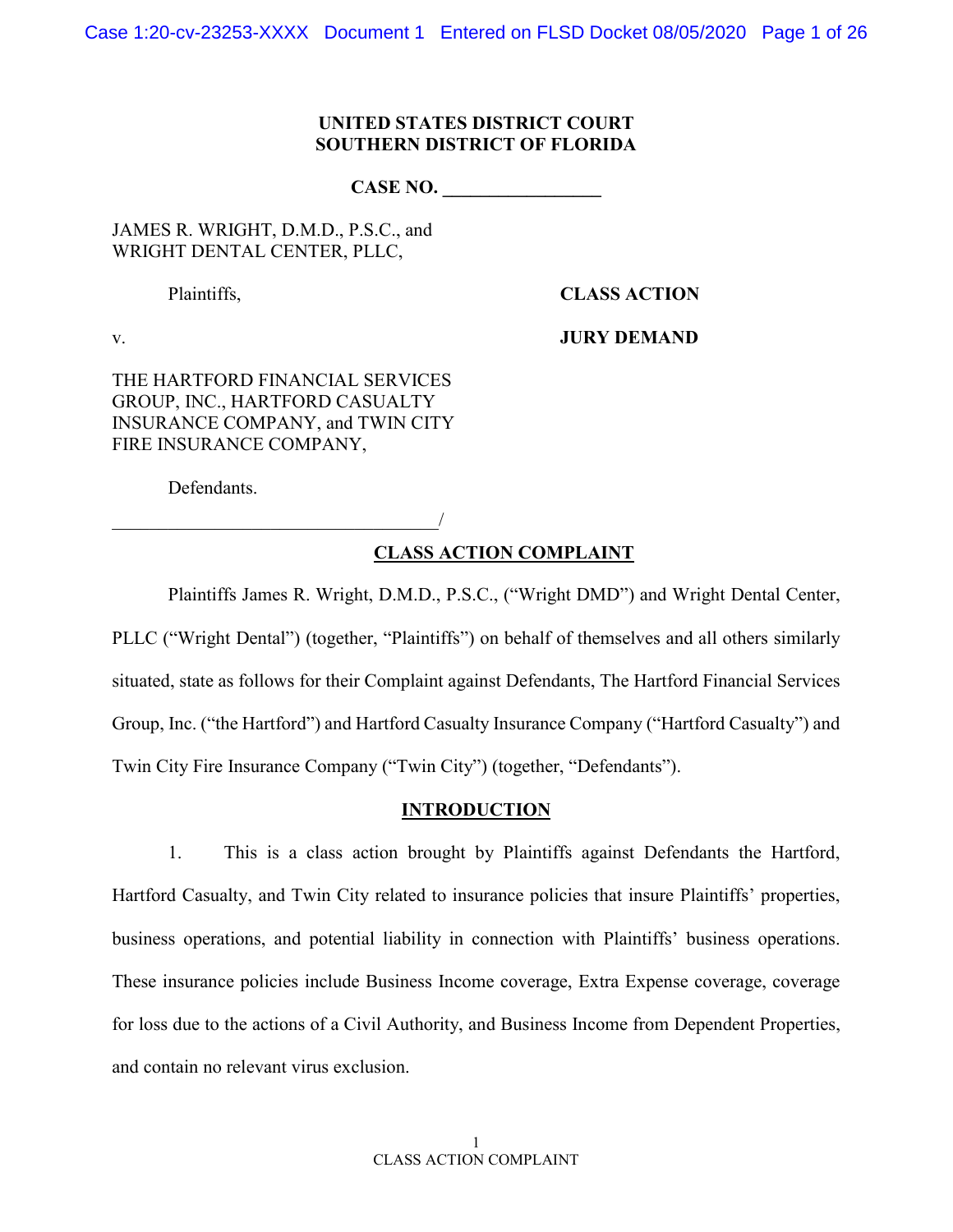2. Plaintiffs are two dental offices that purchased Defendants' insurance policies and made premium payments for a policy that, in the event of a catastrophe requiring a shutdown of business operations, would require Defendants to honor their contractual obligation to provide coverage. In March 2020, such a catastrophe took place when Plaintiffs were forced to close their dental offices due to the COVID-19 pandemic. All across the country, including in Florida, government authorities issued closure orders to businesses, including the businesses operated by Plaintiffs, in an effort to stop the rapid spread of the deadly COVID-19 virus. Orders from Civil Authorities requiring businesses to close have resulted in massive losses to businesses throughout the country. As a result, many insureds, including Plaintiffs, filed claims for Business Income coverage, Extra Expense coverage, coverage for losses due to the actions of a Civil Authority, and Business Income from Dependent Properties.

3. In response to the business interruption claims filed by Plaintiffs and thousands of other class members resulting from the COVID-19 pandemic, Defendants have systematically denied and continue to deny and refuse to provide payment for insurance claims for coverage for similar losses and expenses by insureds holding policies that are, in all material respects, identical. Defendants' decision to not provide coverage and/or its decision to refuse to pay claims under the common policy forms issued to Plaintiffs and the putative class members constitutes a breach of contract and provides them with the right to seek a declaratory judgment pursuant to 28 U.S.C. § 2201(a) on behalf of itself and the class members establishing that they are entitled to receive the benefit of the insurance coverage it purchased and for indemnification of the businesses losses they has sustained.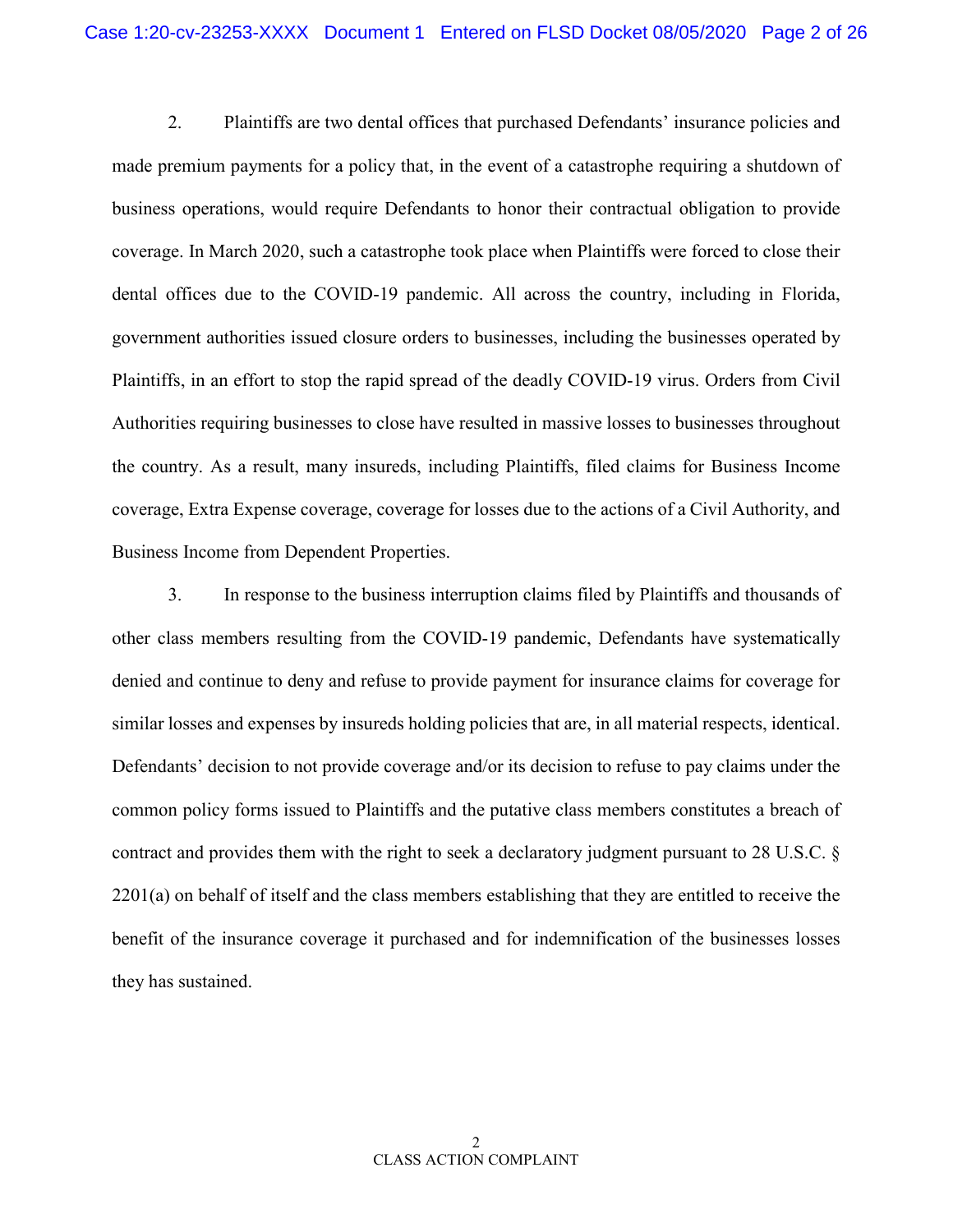#### **PARTIES, JURISDICTION AND VENUE**

4. Plaintiff Wright MD is a Professional Services Corporation organized under Kentucky law with its principal place of business in Union, Kentucky.

5. Plaintiff Wright Dental is a Limited Liability Company organized under Kentucky law with its principal place of business in Cold Spring, Kentucky. The manager of Wright Dental is a resident of Kentucky.

6. Defendant the Hartford is a Connecticut business corporation with its principal place of business in Hartford, Connecticut. The Hartford is an insurance company engaged in the business of selling insurance contracts to commercial entities such as Plaintiffs in Kentucky, and in all fifty states, including in states like Florida, and including by and through its wholly-owned subsidiaries.

7. Defendant Hartford Casualty is an Indiana corporation with its principal place of business in Hartford, Connecticut. Defendant Hartford Casualty is a wholly-owned subsidiary of Defendant the Hartford.

8. Defendant Twin City is an Indiana corporation with its principal place of business in Indianapolis, Indiana. Defendant Twin City is a wholly-owned subsidiary of Defendant the Hartford.

9. At all times material, Defendants engaged in substantial and not isolated activity on a continuous and systematic basis in the state of Florida by issuing and selling insurance policies in Florida and by contracting to insure property located in Florida.

10. This Court has subject matter jurisdiction over this action under 28 U.S.C. § 1332(a) because it involves citizens of different states and the amount in controversy exceeds \$75,000.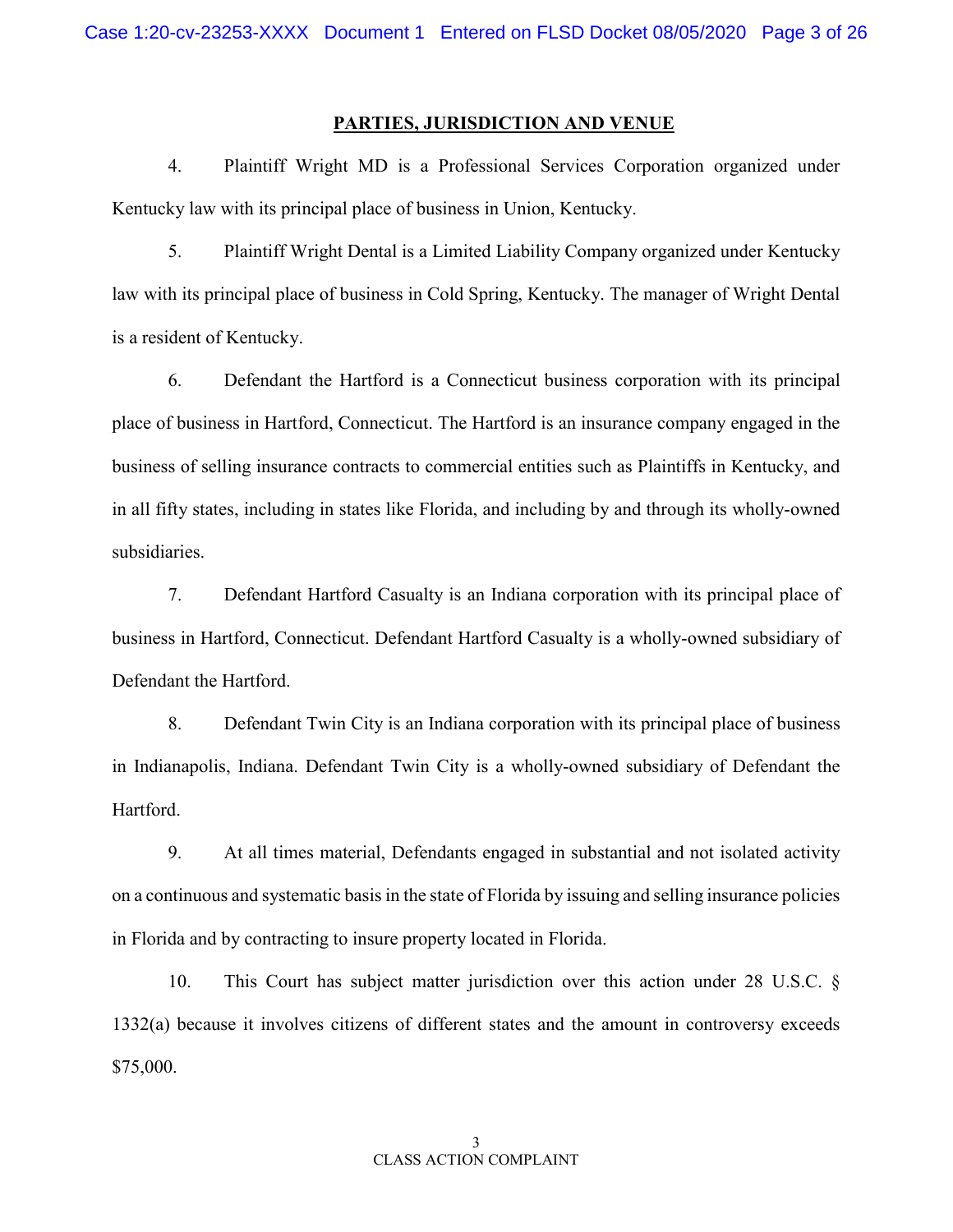11. This Court has subject matter jurisdiction under 28 U.S.C. § 1332(d) because there is diversity between Defendants and at least one member of each class; there are more than one hundred members of each class; and the amount in controversy exceeds \$5,000,000 exclusive of interest and costs. This Court also has subject matter jurisdiction under 28 U.S.C. §§ 2201 and 2202 and is authorized to grant declaratory relief under these statutes.

12. Venue is proper in this district pursuant to 28 U.S.C. § 1391(b)(2) because a substantial part of the events and/or omissions giving rise to the claim occurred in this district and/or a substantial party of the property that is the subject of the action is situated in this district.

13. This Court has personal jurisdiction over Defendants because Plaintiffs' claims arise out of, among other things, Defendants conducting, engaging in, and/or carrying on business in Florida; Defendants breaching a contract in this state by failing to perform acts required by contract to be performed in this state; and Defendants contracting to insure property in Florida. Defendants also purposefully availed themselves of the opportunity of conducting activities in the state of Florida by marketing their insurance policies and services within the state, and intentionally developing relationships with brokers, agents, and customers within the state to insure property within the state, all of which resulted in the policy at issue in this action.

#### **FACTUAL BACKGROUND**

#### **A.** *Insurance Coverage*

14. On or about November 16, 2019, Wright MD renewed the Policy, a property insurance policy issued and underwritten by Defendants. The insured premises under the policy is 2004 Calle Way Suite 101, Union KY 41091. A copy of the Wright MD Policy is attached as Exhibit A.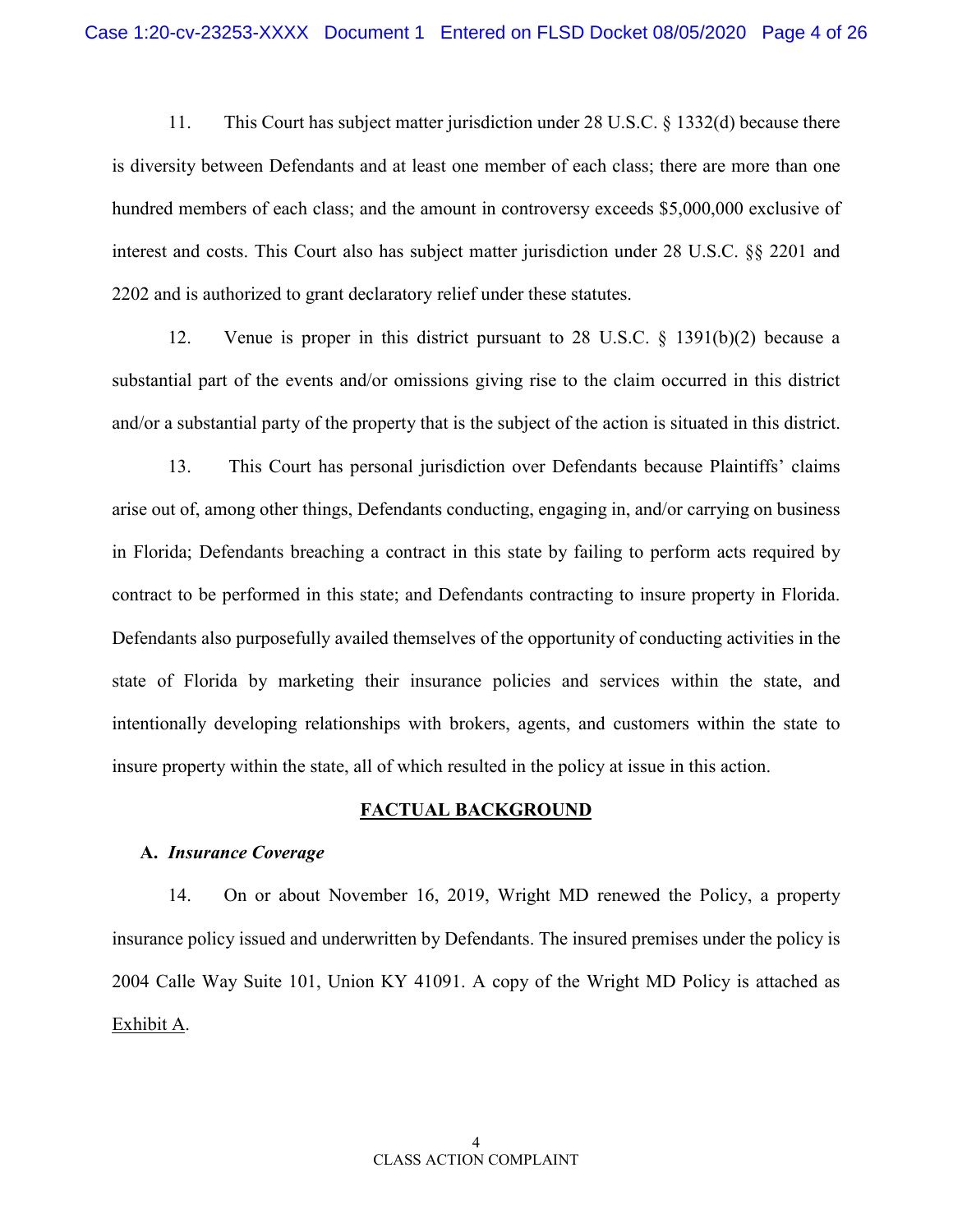15. On or about February 20, 2020, Wright Dental renewed the Policy, a property insurance policy issues and written by the Defendants. The insured premises are 3760 Alexandria Pike, Newport KY 41706. A copy of the Wright Dental Policy is attached as Exhibit B.

16. The Wright Dental Policy and Wright MD Policy are materially identical and accordingly shall be referred to collectively as the "Policy."

17. The Policy uses standard common forms that contain the same and/or substantially similar provisions at issue in this action as those issues by Defendants to the members of the putative class as defined herein.

18. The Policy is an all-risk insurance policy. In an all-risk insurance policy, all risks of loss are covered unless they are specifically excluded.

19. In accordance with the all-risk nature of the Policy, Defendants agreed to pay for all losses caused by a "Covered Cause of Loss," defined as 'RISKS OF DIRECT PHYSICAL LOSS" unless the loss is excluded or limited in the Policy.

20. One type of coverage provided by the Policy is for loss of business income, often called business interruption insurance. This coverage is specifically provided for in a section of the Policy titled "Business Income."

21. Pursuant to this coverage, Defendants promised to pay for "Loss of Business Income" caused by a Covered Cause of Loss. Specifically, Defendants promised to pay for the "actual loss of Business Income you sustain due to the necessary suspension of your 'operations' during the 'period of restoration.' The suspension must be caused by direct physical loss or physical damage to property at the 'scheduled premises', including personal property in the open (or in a vehicle) within 1,000 feet of the 'scheduled premises', caused by or resulting from a Covered Cause of Loss.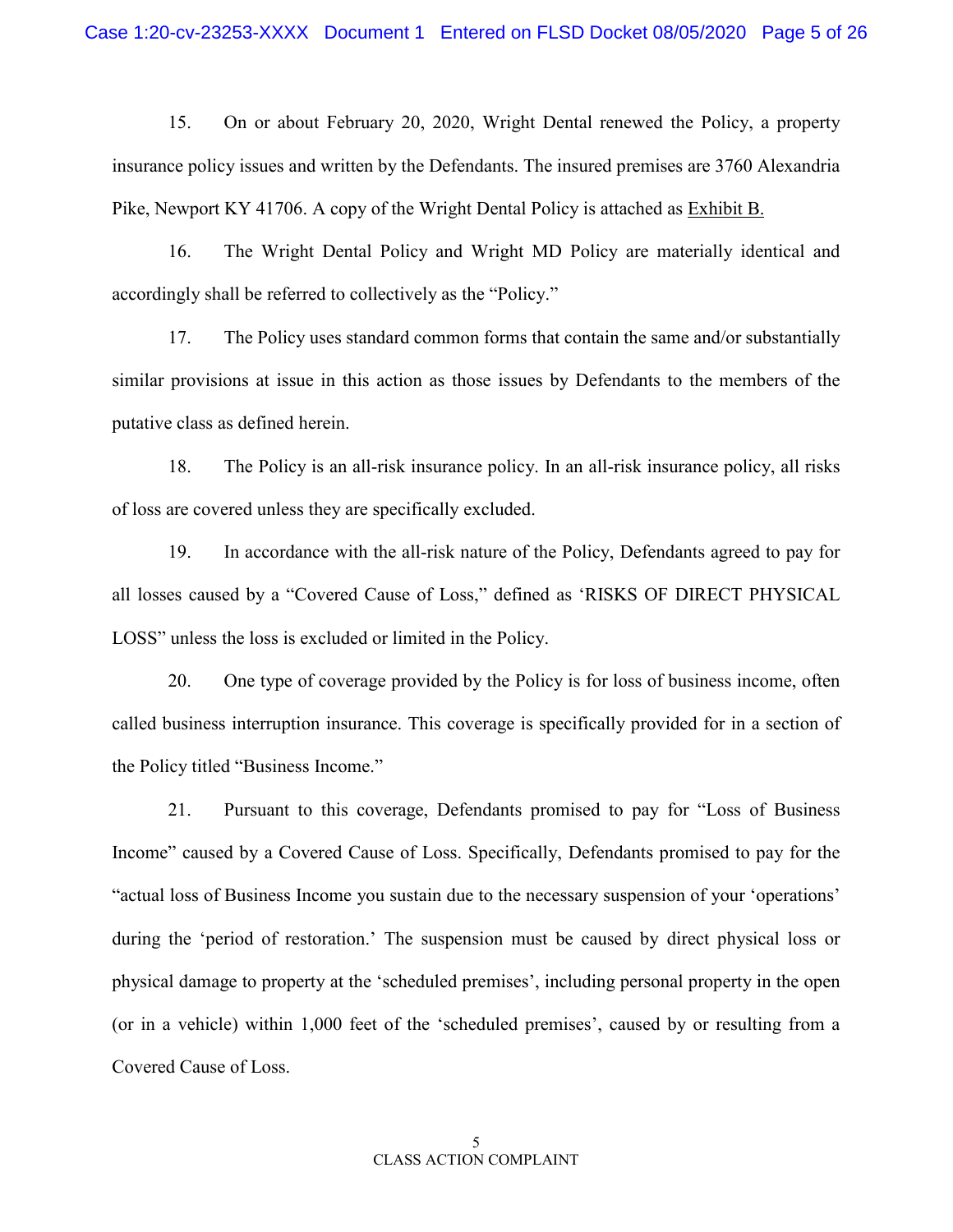22. The Policy defines "Business Income" as "(a) Net Income (Net Profit or Loss before income taxes) that would have been earned or incurred if no direct physical loss or physical damage had occurred; and (b) Continuing normal operating expenses incurred, including payroll."

23. "Suspension" means, among other things, "(a) The partial slowdown or complete cessation of your business activities."

24. "Period of Restoration" means:

… the period of time that:

- a. Begins with the date of direct physical loss or physical damage caused by or resulting from a Covered Cause of Loss at the "scheduled premises", and
- b. End on the date when:
	- (1) The property at the 'scheduled premises' should be repaired, rebuilt or replaced with reasonable speed and similar quality;
	- (2) The date when your business is resumed at a new, permanent location.

25. Additionally, under the Policy, Defendants also promised to cover "Extended Business Income." This coverage requires Defendants to pay for loss of business income beyond the Period of Restoration under certain conditions.

26. Specifically, Defendants promised to pay for the actual loss of Business Income during the period that begins on the date that the insured property is repaired, and ends either 30 days thereafter or on the date when operations are restored to the level which would generate business income at normal levels, whichever is earlier.

27. The Policy also provides a coverage for extra expenses in a section titled "Extra Expense." Pursuant to this section of the Policy, Defendants promised to pay for "reasonable and necessary Extra Expense you incur during the 'period of restoration' that you would not have incurred if there had been no direct physical loss or physical damage to property at the 'scheduled premises."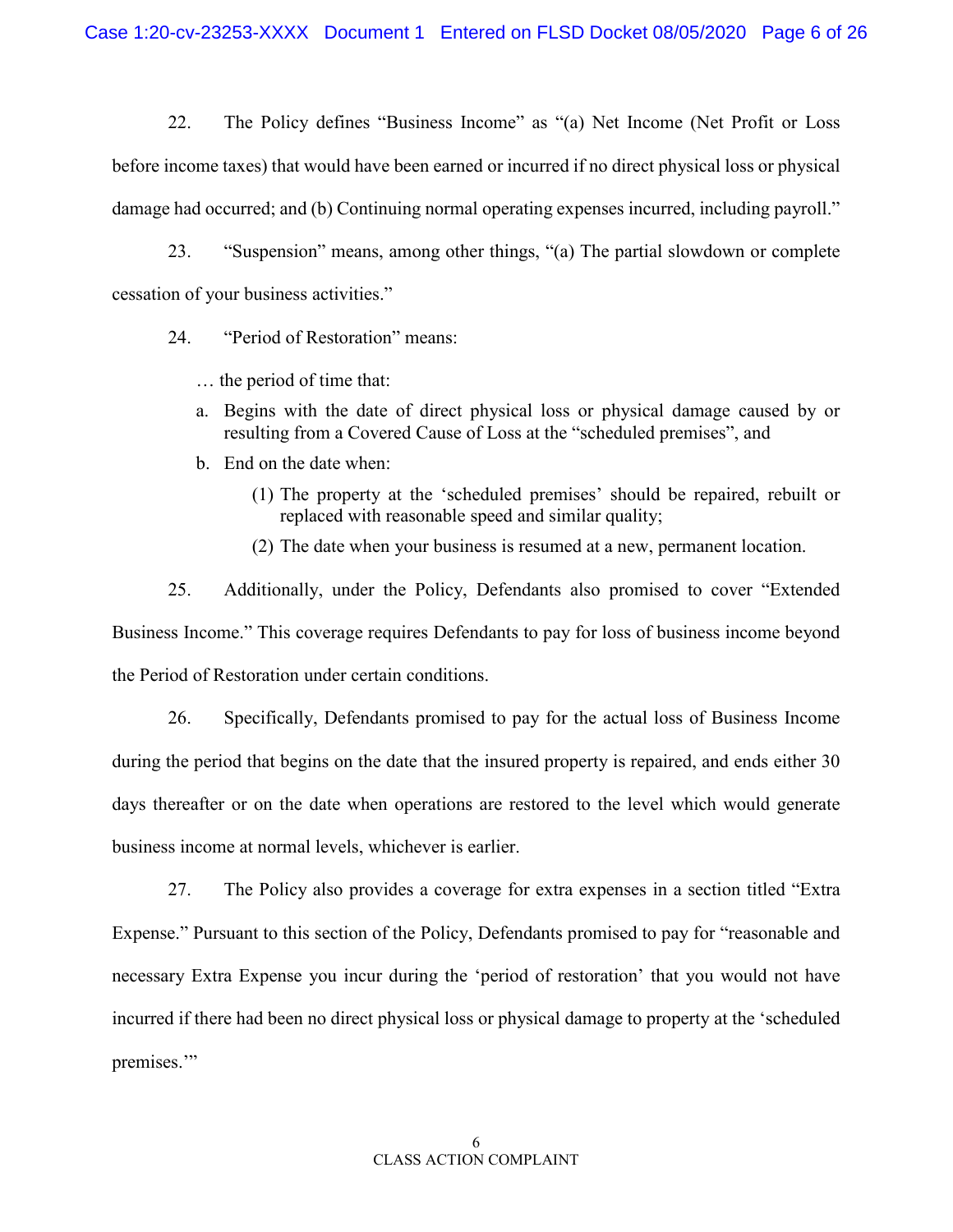28. Defendants also promised to cover "Business Income from Dependent Properties" under the Policy. Subject to limits of insurance, this coverage requires Defendants to "pay for the actual loss of Business Income you sustain due to direct physical loss or physical damage at the premises of a dependent property."

29. The Policy also provides "Civil Authority" coverage for "the actual loss of Business Income you sustain when access to your 'scheduled premises' is specifically prohibited by order of a civil authority as the direct result of a Covered Cause of Loss to property in the immediate area of your 'scheduled premises'." This coverage begins "72 hours after the order of a civil authority and coverage will end at the earlier of: (a) When access is permitted to your 'scheduled premises'; or (b) 30 consecutive days after the order of the civil authority."

30. The Civil Authority coverage is an independent basis for business interruption coverage that can be triggered even when the standard business interruption coverage is not.

31. Plaintiffs' Policy does not contain any exclusion that would apply to allow Defendants to deny coverage for losses caused by the interruption of Plaintiffs' business and the actions of civil authorities.

32. The Policy does not contain any exclusion which would apply to allow Defendants to completely deny coverage for losses caused by COVID-19 and related actions of civil authorities taken in response to COVID-19.

33. Because the Policy is an all-risk policy and does not exclude Plaintiffs' losses, Plaintiffs' losses are covered up to the applicable limits of insurance.

#### **B.** *The COVID-19 Pandemic*

34. COVID-19 is a novel coronavirus that originated in Wuhan, China at the end of 2019 and rapidly spread around the world, infecting millions of people, including over 2.15 million Americans. Over 118,000 Americans have died due to COVID-19.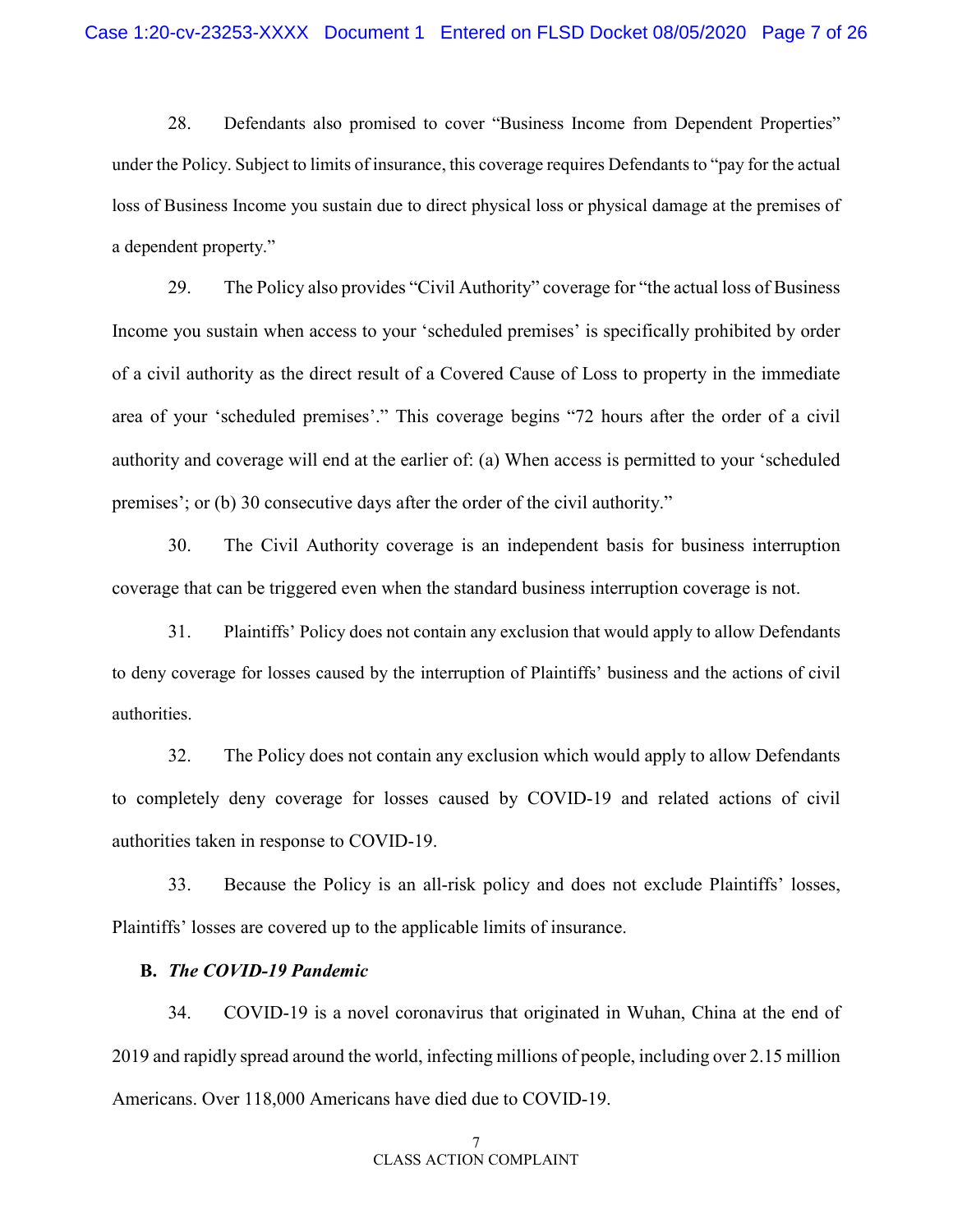35. COVID-19 is a physical substance that can cause lethal illness. COVID-19 can be present outside the body in viral fluid particles. COVID-19 is highly contagious and easily communicable through droplets in the air and on surfaces.

36. The scientific community, and those personally affected by the virus, recognize COVID-19 as a cause of real physical loss and damage. Contamination of the Insured Property would be a direct physical loss requiring remediation to clean the surfaces within the Insured Property.

37. COVID-19 remains capable of being transmitted on a variety of inert physical surfaces for various periods of time. For example, reports issued by the National Institute of Health ("NIH") indicates that COVID-19 remains stable and transmittable in airborne aerosols for up to three hours, on copper for up to four hours, on cardboard for up to 24 hours, and on plastic and stainless steel for up to two to three days. Moreover, the COVID-19 pandemic has been exacerbated by the fact that the virus physically infects and stays on surfaces of some objects or materials for up to 28 days.

38. The Center for Disease Control ("CDC") has issued guidance recommending people not to gather in groups larger than 10. Pursuant to CDC guidelines, people face increased danger of contracting COVID-19 in places where people congregate and are in close proximity to one another, and especially in indoor environments.

39. COVID-19 has been transmitted in a variety of ways, including transmission (a) by way of human contract with surfaces and items of physical property; (b) by human to human contact and interaction, including places like bars and restaurants, retail stores, and hair and beauty salons, and the like; and (c) through airborne particles emitted into the air and even recirculated through air conditioning units.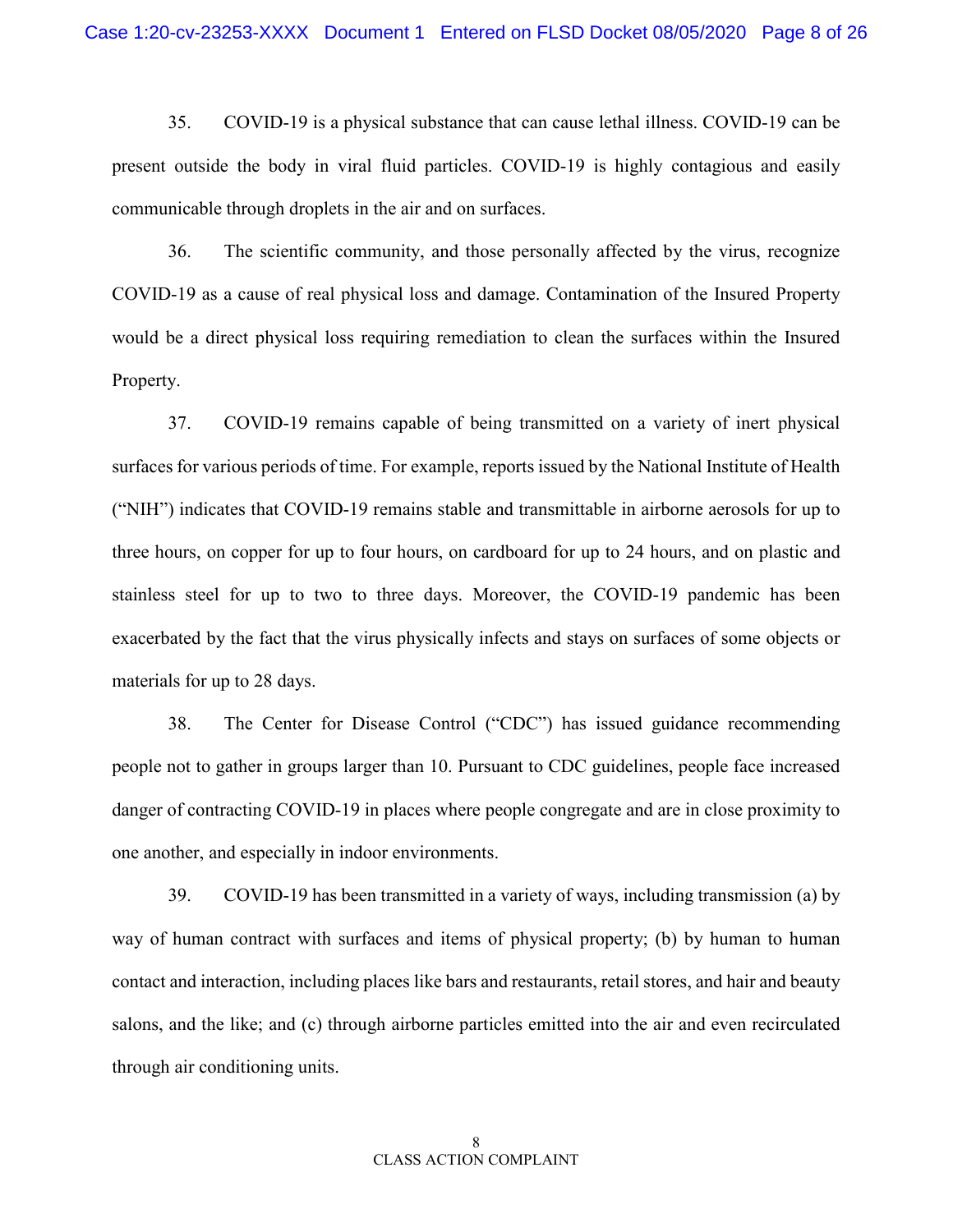40. The presence of COVID-19 particles renders physical property unsafe and impairs its value, usefulness, and/or normal function, causing direct physical harm to property and resulting in direct physical loss and physical damage to property.

41. The presence of COVID-19 particles and/or the presence of persons infected with COVID-19 or carrying COVID-19 particles at premises renders the premises unsafe, thereby impairing the premises' value, usefulness, and/or normal function, and resulting in direct physical loss to and of the premises and property.

#### **C.** *The Covered Cause of Loss*

42. The presence of COVID-19 has caused civil authorities throughout the country to issue orders requiring the suspension of business at a wide range of establishments, including civil authorities with jurisdiction over Plaintiffs' business (the "Closure Orders").

43. As of the date this complaint is filed, Kentucky had over 30,000 COVID-19 cases and over 750 deaths.

44. In response to the public health emergency caused by the COVID-19 pandemic, civil authorities across the United States, including the civil authorities with jurisdiction over Plaintiffs in Kentucky, have issued a Closure Order restricting and prohibiting access to Plaintiffs' insured property and the insured properties of other putative class members.

45. Kentucky Governor Andy Beshear signed Executive Order 2020-215 declaring a state of emergency throughout the Commonwealth due to the outbreak of the COVID-19 outbreak on March 6, 20202. On March 13, Governor Beshear recommended that Kentucky hospitals cease performing elective procedures on March 18, 2020. Then, on March 18, 2020, Kentucky's Secretary for the Cabinet for Health and Family Services, issued an order directing all healthcare providers in Kentucky to cancel all procedures in the opinion of a physician the delay will not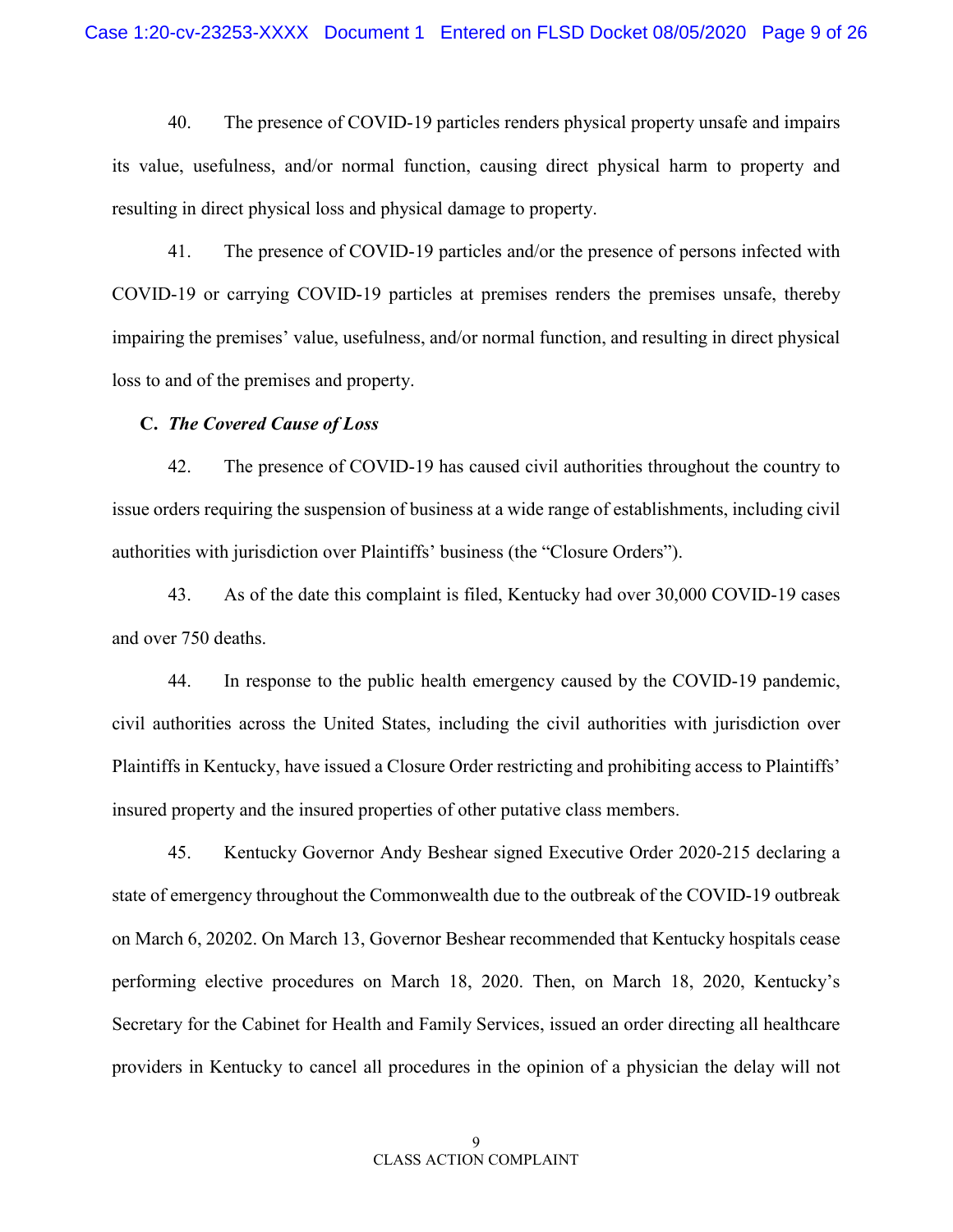cause harm to the patient or negatively affect the patient's life expectancy. As a result of this order, Plaintiffs' businesses ceased on March 18, 2020.

46. On March 26, 2020, Governor Beshear entered Executive Order 2020-246 which required all non-sustaining businesses to close to in-person services.

47. Closure Orders entered by municipal and county governments throughout Florida recognize that COVID-19 poses a threat to the loss of property.

48. Closure Orders containing statements recognizing that COVID-19 causes business income loss and loss of property and property damage have been issued by many Florida counties, including Broward, Escambia, Gadsden, Hillsborough, Martin, Orange, Osceola, Pinellas, St. Lucie, and Walton Counties. *See* Broward Cnty. Administrator's Emergency Order 20-01 ("this Emergency Order is necessary because of the propensity of the virus to spread person to person and also because the virus is *physically causing property damage* due to its proclivity to attach to surfaces for prolonged periods of time."); Escambia Cnty. Res. 2020-37 ("COVID-19 and infection diseases have the capacity to pose a significant, imminent, and dangerous threat to the health, safety, and welfare of the inhabitants of Escambia County, Florida, visitors and tourists to Escambia County, Florida, *as well as to their real and personal property* . . . the COVID-19 virus has the propensity to attach to surfaces for prolonged periods of time, *thus causing property damage* and continuing the spread of the virus.") (emphasis added); Gadsden Cnty. Res. 2020-014 ("there is reason to believe that COVID-19 is spread amongst the population by various means of exposure, including the propensity to spread person to person and the propensity to attach to surfaces for prolonged periods of time, thereby spreading from surface to person and causing increased infections to persons, *and property loss and damage* in certain circumstances.") (emphasis added); Hillsborough Cnty. Exec. Order dated March 27, 2020 (stating COVID-19 is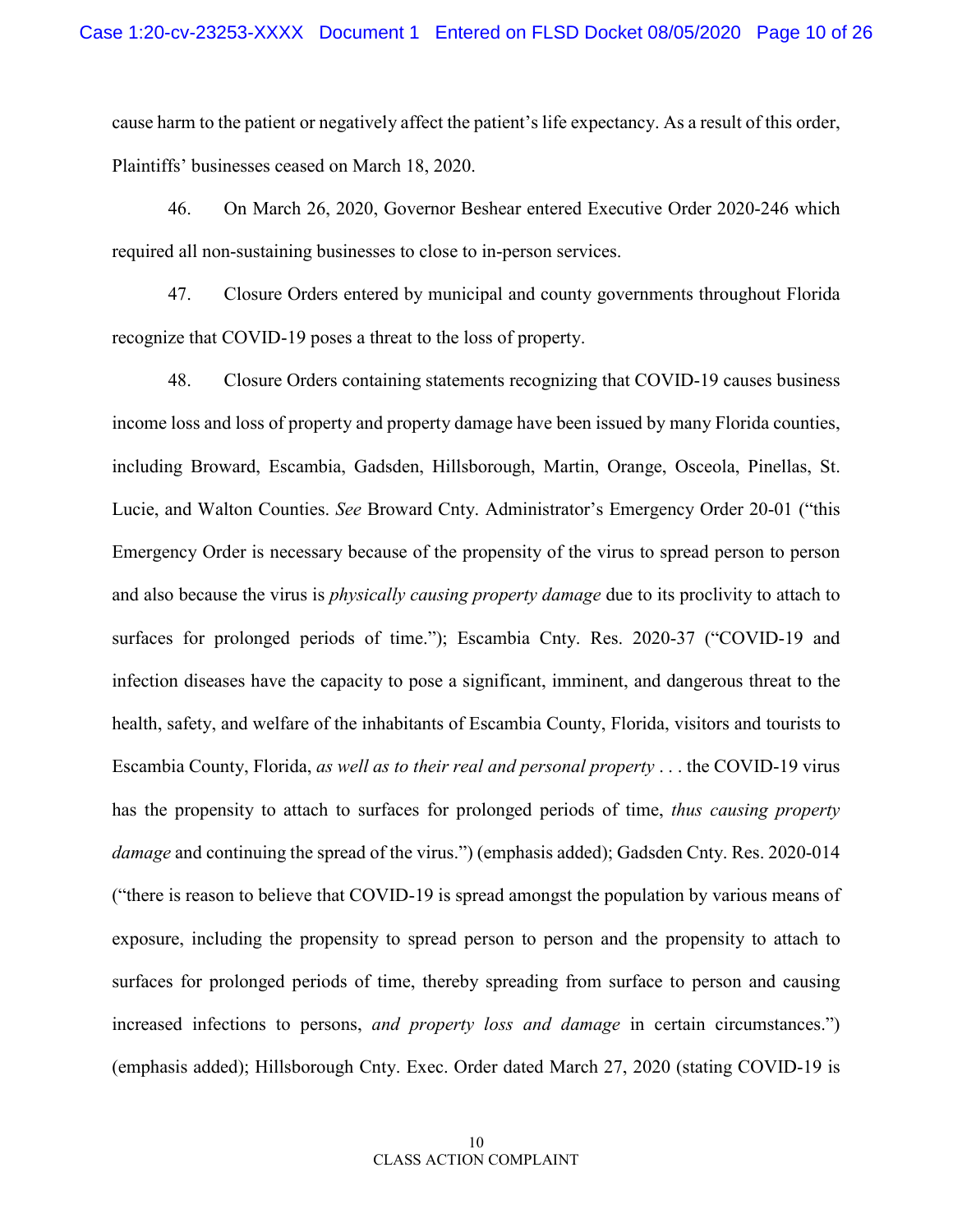"creating property or business income loss and damage"); Martin Cnty. Emergency Order 20-04 (stating COVID-19 is "creating property or business income loss and damage"); Orange Cnty. Emergency Executive Order No. 2012-12 **(**stating that "COVID-19 is spread amongst the population by various means of exposure, including the propensity to spread person to person and the propensity to attach to surfaces for prolonged periods of time, thereby spreading from surface to person and causing increased infections to persons"); Osceola Cnty. Emergency Order No. 2 (stating COVID-19 causes a "serious threat to life *and property* within the County") (emphasis added); Pinellas Cnty. Res. 20-20 (stating COVID-19 causes "property loss and damage"); St. Lucie Cnty. Order dated March 31, 2020 ("COVID-19 is causing property damage and business income loss due to its proclivity to attach to surfaces for prolonged periods of time and thereby creating a dangerous physical condition; and [a]s a governmental civil authority action, it is necessary to impose the regulations and restrictions set forth herein in response to the dangerous physical conditions that currently exist and to stop the COVID-19 virus from spreading."); Walton Cnty. Resolution 2020-10 ("the novel coronavirus physically is causing property damage due to its proclivity to attach to surfaces for prolonged periods of time.").

49. Closure Orders containing similar statements recognizing that COVID-19 causes business income loss and loss of property and property damage have also been issued by many Florida municipalities, including City of Aventura, City of Coral Springs, Town of Indian Shores, City of Lauderdale Lakes, City of Miami, City of North Miami, City of Oakland Park, City of Sarasota, and City of Venice. *See* City of Aventura Order dated March 24, 2020 (explaining the COVID-19 "virus physically is causing property damage due to its proclivity to attach to surfaces for prolonged periods of time"); City of Coral Springs Emergency Order 2020-11 ("COVID-19 attaching to surfaces contaminates the area and therefore also causes property damage . . . the virus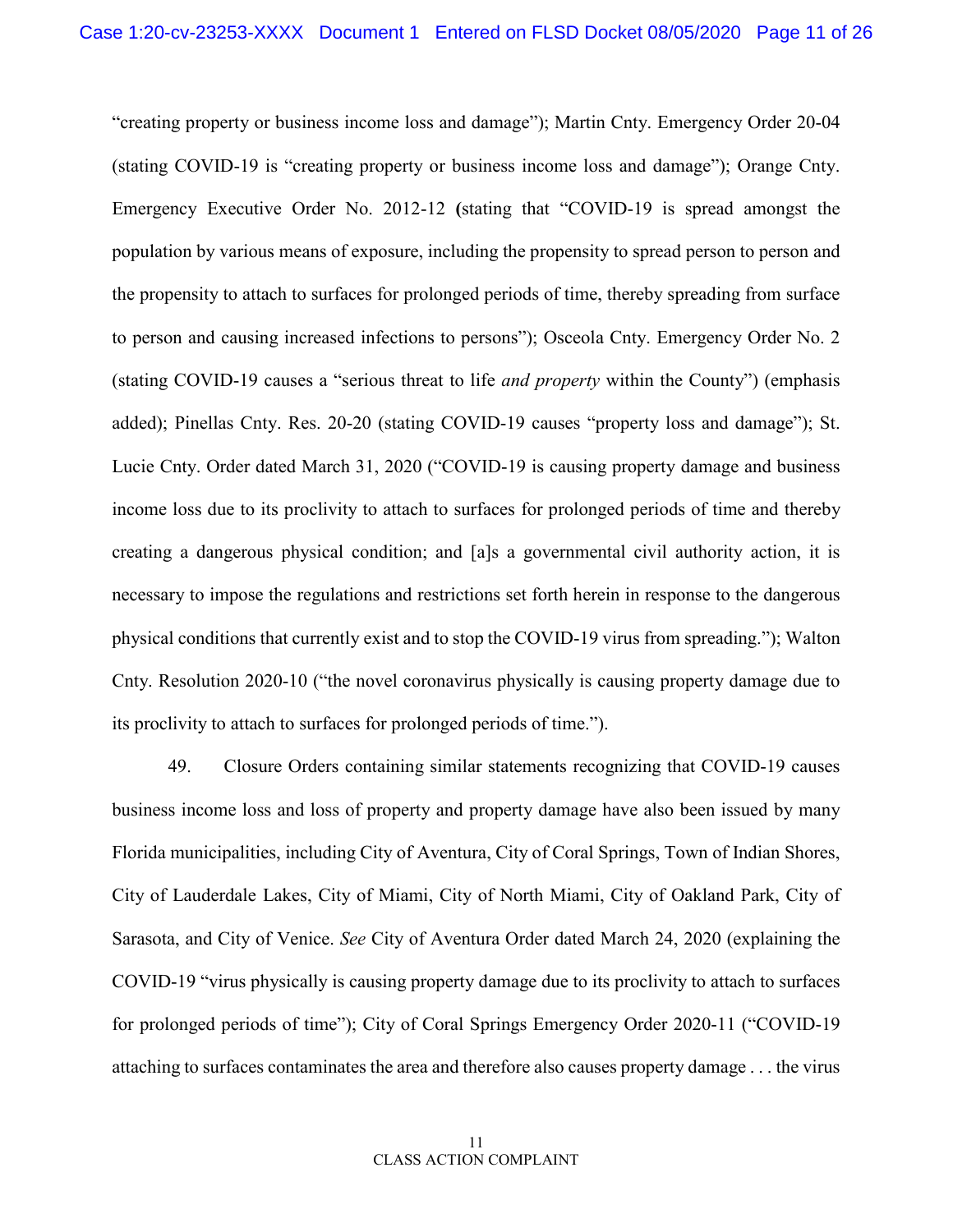physically is causing property damage"); Town of Indian Shores Resolution 05-2020 ("the COVID-19 virus has the propensity to attach to surfaces for prolonged periods of time, thus causing property damage and continuing the spread of the virus."); City of Lauderdale Lakes Emergency Order 2020-01 ("the virus physically is causing property damage due to its proclivity to attach to surfaces for prolonged periods of time."); City of Miami Decl. of a State of Emergency dated March 26, 2020 ("COVID-19 may be spread amongst the population by various means of exposure, including the propensity to spread person-to-person and the propensity to attach to surfaces for prolonged periods of time, thereby spreading from surface to person and causing property loss and damage in certain circumstances"); City of North Miami "Safer at Home" Emergency Order ("this Order is given because of the propensity of the virus to spread person to person and also because the virus is physically causing property damage due to its proclivity to attach to surfaces for prolonged period of time."); City of Oakland Park Proclamation 2020-002 ("This Order is given because of the propensity of the virus to spread person to person and also because the virus physically is causing property damage due to its proclivity to attach to surfaces for prolonged period of time."); City of Sarasota Emergency Order dated May 1, 2020 ("the COVID-19 virus has the propensity to attach to surfaces for prolonged periods of time, thus causing property damage and continuing the spread of the virus"); City of Venice Executive Order 2020-01 ("COVID-19 has the propensity to attach to surfaces for prolonged periods of time, thus causing property damage and continuing the spread of the virus").

50. Some state courts have already agreed with Plaintiffs' position that physical loss and damage exists resulting in coverage here. *See Friends of DeVito, et. al v. Wolf*, No. 68 MM 2020 (Pa. April 13, 2020).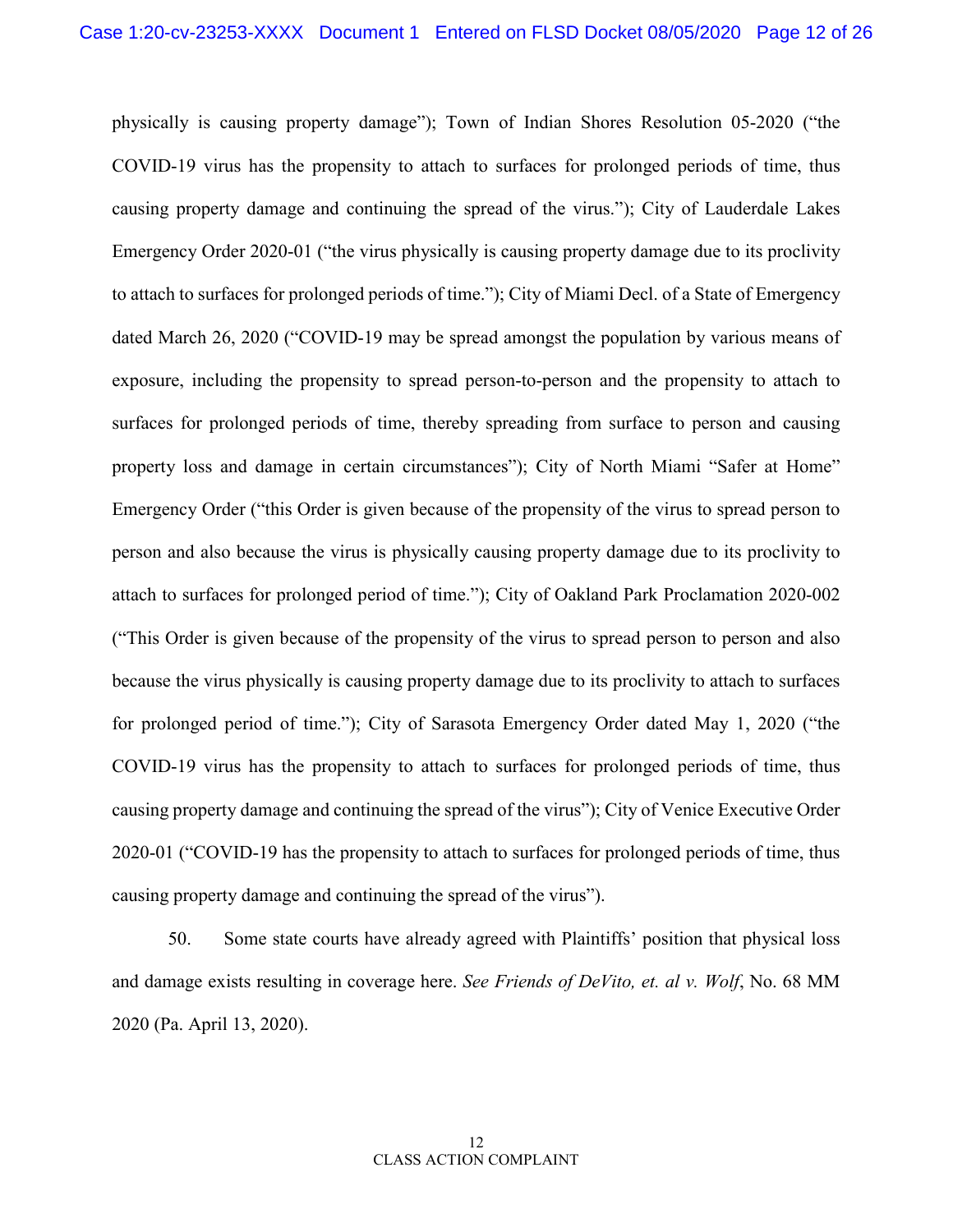51. Furthermore, orders issued in states such as New York, Colorado, Washington, Indiana, New Mexico, North Carolina, Missouri, and Illinois have all recognized that COVID-19 poses a specific threat to property and can cause property loss and damage.

52. The Closure Orders issued by civil authorities covering non-essential businesses in Florida and Kentucky (such as Plaintiffs') are similar to Closure Orders that have been issued nationwide by state and local civil authorities.

53. The presence of COVID-19 caused direct physical loss of and/or damage to the Insured Property under the Policy by, among other things, damaging the property, denying access to the property, preventing customers and patients from physically occupying the property, causing the property to be physically uninhabitable by customers and patients, causing its function to be nearly eliminated or destroyed, and/or causing a suspension of business operations on the premises.

54. The Closure Orders of civil authorities prohibited access to Plaintiffs and other class members' Insured Properties, and the areas immediately surrounding the Insured Properties, in response to dangerous physical conditions resulting from a covered cause of loss.

55. As a result of the presence of COVID-19 and the Closure Orders, Plaintiffs and other class members sustained a suspension of business operations, sustained losses of business income, and incurred extra expenses. Plaintiffs have also sustained business income losses due to direct physical loss or physical damage at the premises of dependent properties.

56. Plaintiffs' losses and expenses have continued through the date of filing this action.

57. Plaintiffs' losses and expenses are not excluded from coverage under the Policy. Because the Policy is an all-risk policy and Plaintiffs have complied with its contractual obligations, Plaintiffs are entitled to payment for these losses and expenses.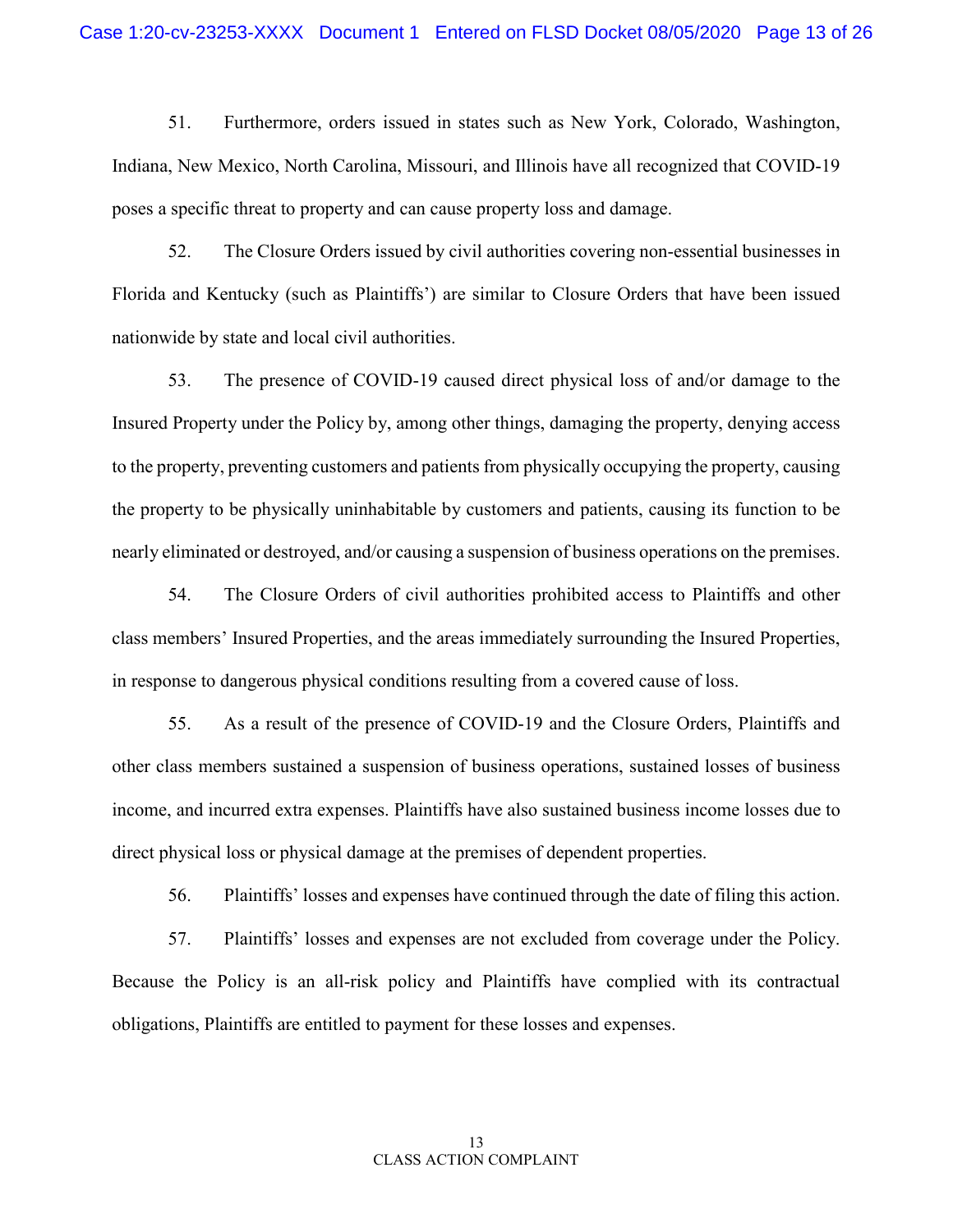58. Consistent with the terms and procedures of the Policy, Plaintiffs submitted claims for loss to Defendants under the Policy due to the presence of COVID-19 and the shutdown Civil Authority orders.

59. In violation of the Policy's plain language and its own contractual obligations, Defendants denied Plaintiffs' claim and refuse to pay for Plaintiffs' losses and expenses.

### **CLASS ACTION ALLEGATIONS**

60. Plaintiffs bring this action pursuant to Rules  $23(a)$ ,  $23(b)(1)$ ,  $23(b)(2)$ ,  $23(b)(3)$ , and 23(c)(4) of the Federal Rules of Civil Procedure, individually and on behalf of all others similarly situated. This action satisfies the numerosity, commonality, typicality, adequacy, predominance, and superiority requirements of those provisions.

- 61. Plaintiffs seek to represent nationwide classes defined as:
	- a. All persons and entities with Business Income coverage under a property insurance policy issued by Defendants that suffered a suspension of business due to COVID-19 at the premises covered by the business income coverage (the "Business Income Declaratory Judgment Class").
	- b. All persons and entities with Civil Authority coverage under a property insurance policy issued by Defendants that suffered loss of Business Income and/or Extra Expense caused by a Closure Order (the "Civil Authority Declaratory Judgment Class").
	- c. All persons and entities with Extra Expense coverage under a property insurance policy issued by Defendants that sought to minimize the suspension of business in connection with COVID-19 at the premises covered by their property insurance policy (the "Extra Expense Declaratory Judgment Class").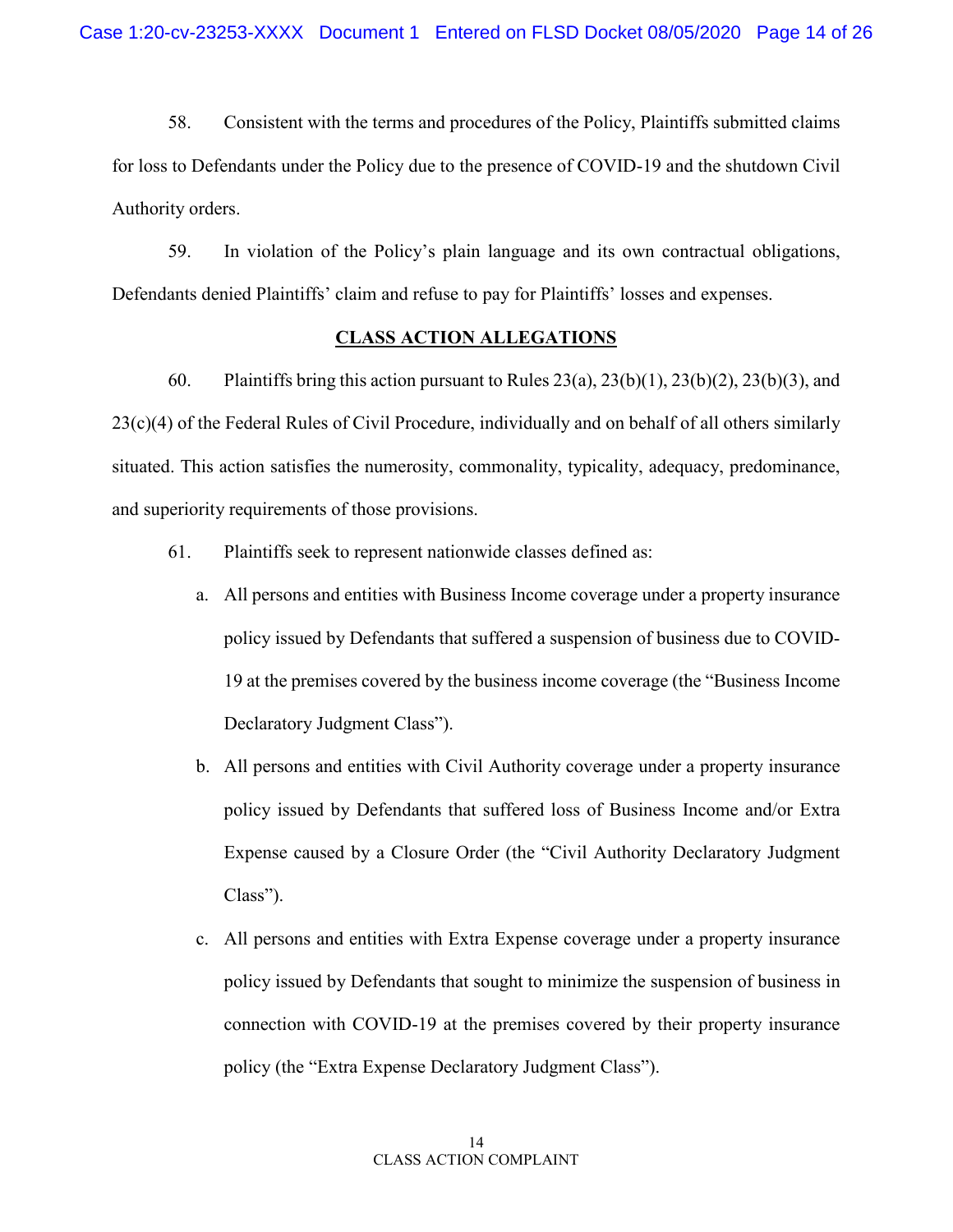d. All persons and entities with Business Income from Dependent Properties coverage under a property insurance policy issued by Defendants that suffered an actual loss of Business Income caused by direct physical loss or physical damage at a dependent property or properties ("the Business Income from Dependent Properties Declaratory Judgment Class").

62. Excluded from each defined Class are Defendants and any of their members, affiliates, parents, subsidiaries, officers, directors, employees, successors, or assigns; governmental entities; and the Court staff assigned to this case and their immediate family members. Plaintiffs reserve the right to modify or amend each of the Class definitions, as appropriate, during the course of this litigation.

63. This action has been brought and may properly be maintained on behalf of each Class proposed herein under the criteria of Rule 23 of the Federal Rules of Civil Procedure.

64. **Numerosity—Federal Rule of Civil Procedure 23(a)(1).** The members of each defined Class are so numerous that individual joinder of all Class Members is impracticable. While Plaintiffs are informed and believe that there are thousands of members of each Class, the precise number of Class Members is unknown to Plaintiffs but may be ascertained from Defendants' books and records. Class Members may be notified of the pendency of this action by recognized, Courtapproved notice dissemination methods, which may include U.S. Mail, electronic mail, internet postings, and/or published notice.

65. **Commonality and Predominance—Federal Rule of Civil Procedure 23(a)(2) and 23(b)(3).** This action involves common questions of law and fact, which predominate over any questions affecting only individual Class Members, including, without limitation: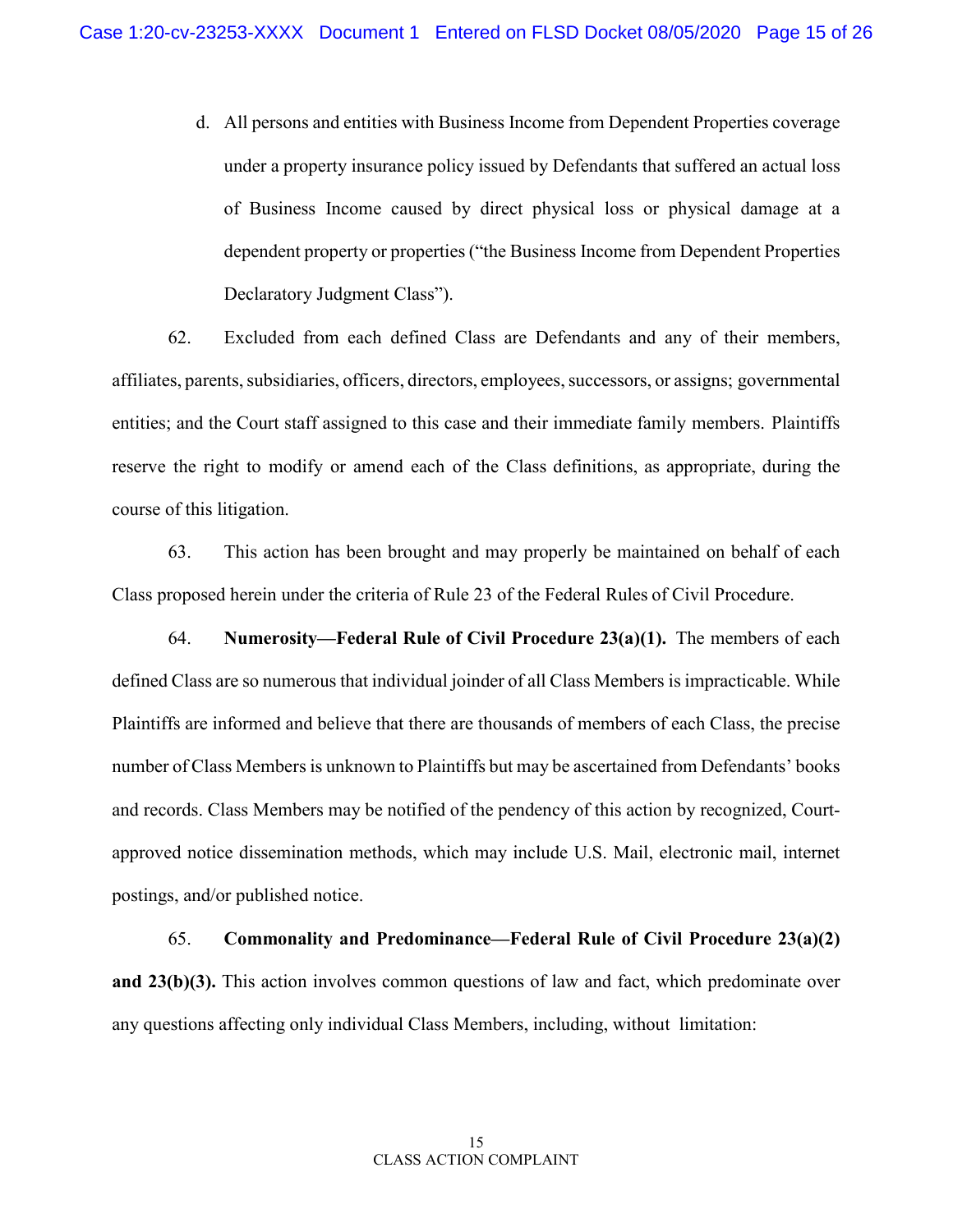- a. Defendants issued all-risk policies to the members of the Class in exchange for payment of premiums by the Class Members;
- b. whether the Class suffered a covered loss based on the common policies issued to members of the Class;
- c. whether Defendants wrongfully denied all claims based on COVID-19;
- d. whether Defendants' Business Income coverage applies to a suspension of business caused by COVID-19;
- e. whether Defendants' Civil Authority coverage applies to a loss of Business Income caused by the orders of state governors requiring the suspension of business as a result of COVID-19;
- f. whether Defendants' Extra Expense coverage applies to efforts to minimize a loss caused by COVID-19;
- g. whether Defendants' Business Income from Dependent Properties coverage applies to a loss of income caused by loss or damage to dependent properties;
- h. whether Defendants have breached their contracts of insurance through a blanket denial of all claims based on business interruption, income loss or closures related to COVID-19 and the related closures; and
- i. whether Plaintiffs and the classes are entitled to an award of reasonable attorney fees, interest and costs.

66. **Typicality—Federal Rule of Civil Procedure 23(a)(3).** Plaintiffs' claims are typical of the other Class Members' claims because Plaintiffs and the other Class Members are all similarly affected by Defendants' refusal to pay under their Business Income, Civil Authority, Extra Expense, and Business Income from Dependent Properties coverages. Plaintiffs' claims are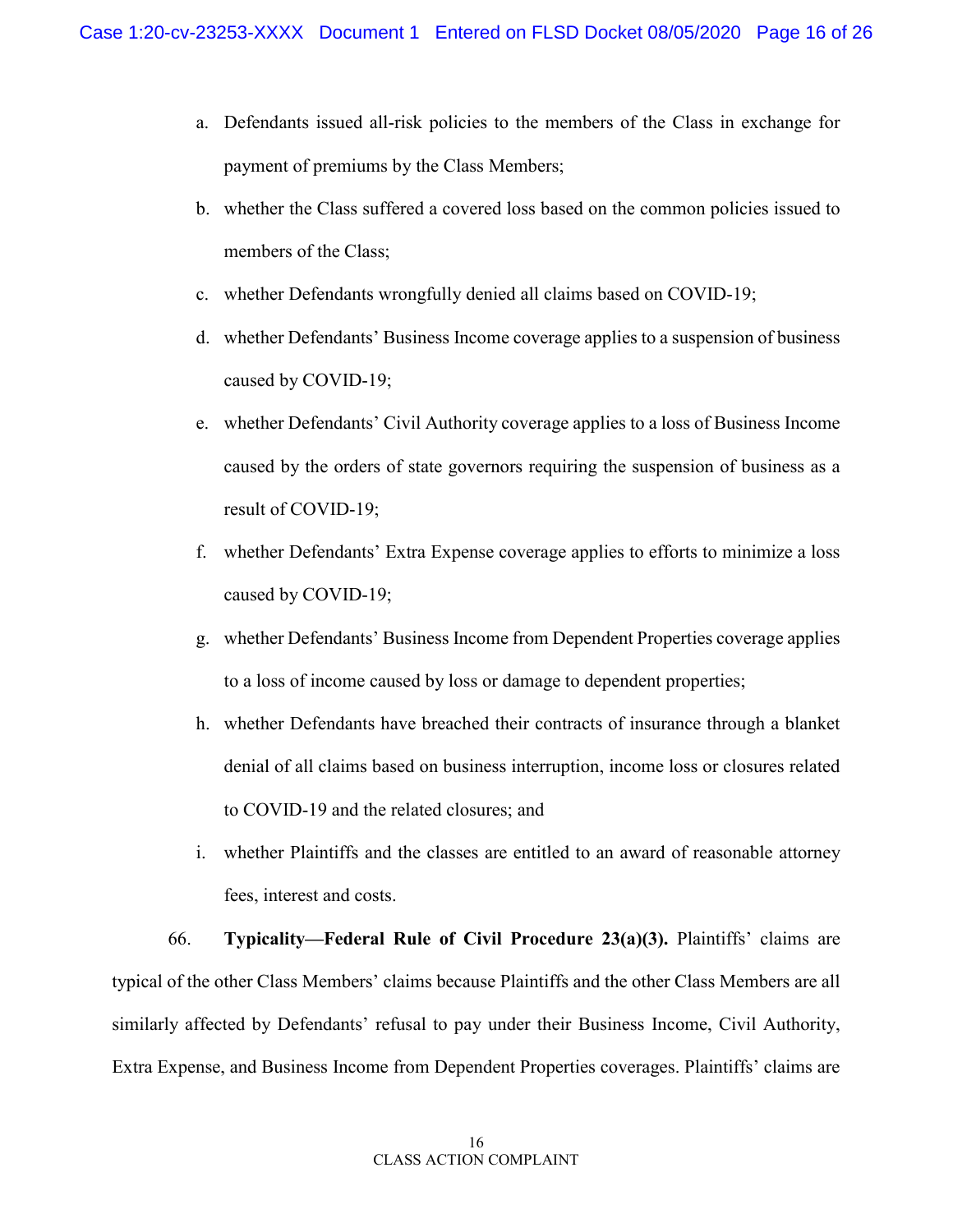based upon the same legal theories as those of the other Class Members. Plaintiffs and the other Class Members sustained damages as a direct and proximate result of the same wrongful practices in which Defendants engaged.

67. **Adequacy of Representation—Federal Rule of Civil Procedure 23(a)(4).**  Plaintiffs are adequate Class representatives because their interests do not conflict with the interests of the other Class Members who they seeks to represent, Plaintiffs have retained counsel competent and experienced in complex class action litigation, including successfully litigating class action cases similar to this one, where insurers breached contracts with insureds by failing to pay the amounts owed under their policies, and Plaintiffs intend to prosecute this action vigorously. The interests of the above-defined Classes will be fairly and adequately protected by Plaintiffs and their counsel.

68. **Inconsistent or Varying Adjudications and the Risk of Impediments to Other Class Members' Interests—Federal Rule of Civil Procedure 23(b)(1).** Plaintiffs seek classwide adjudication as to the interpretation, and resultant scope, of Defendants' Business Income, Civil Authority, Extra Expense, and Business Income from Dependent Properties coverages. The prosecution of separate actions by individual members of the Classes would create an immediate risk of inconsistent or varying adjudications that would establish incompatible standards of conduct for the Defendants. Moreover, the adjudications sought by Plaintiffs could, as a practical matter, substantially impair or impede the ability of other Class Members, who are not parties to this action, to protect their interests.

69. **Declaratory and Injunctive Relief—Federal Rule of Civil Procedure 23(b)(2).**  Defendants acted or refused to act on grounds generally applicable to Plaintiffs and the other Class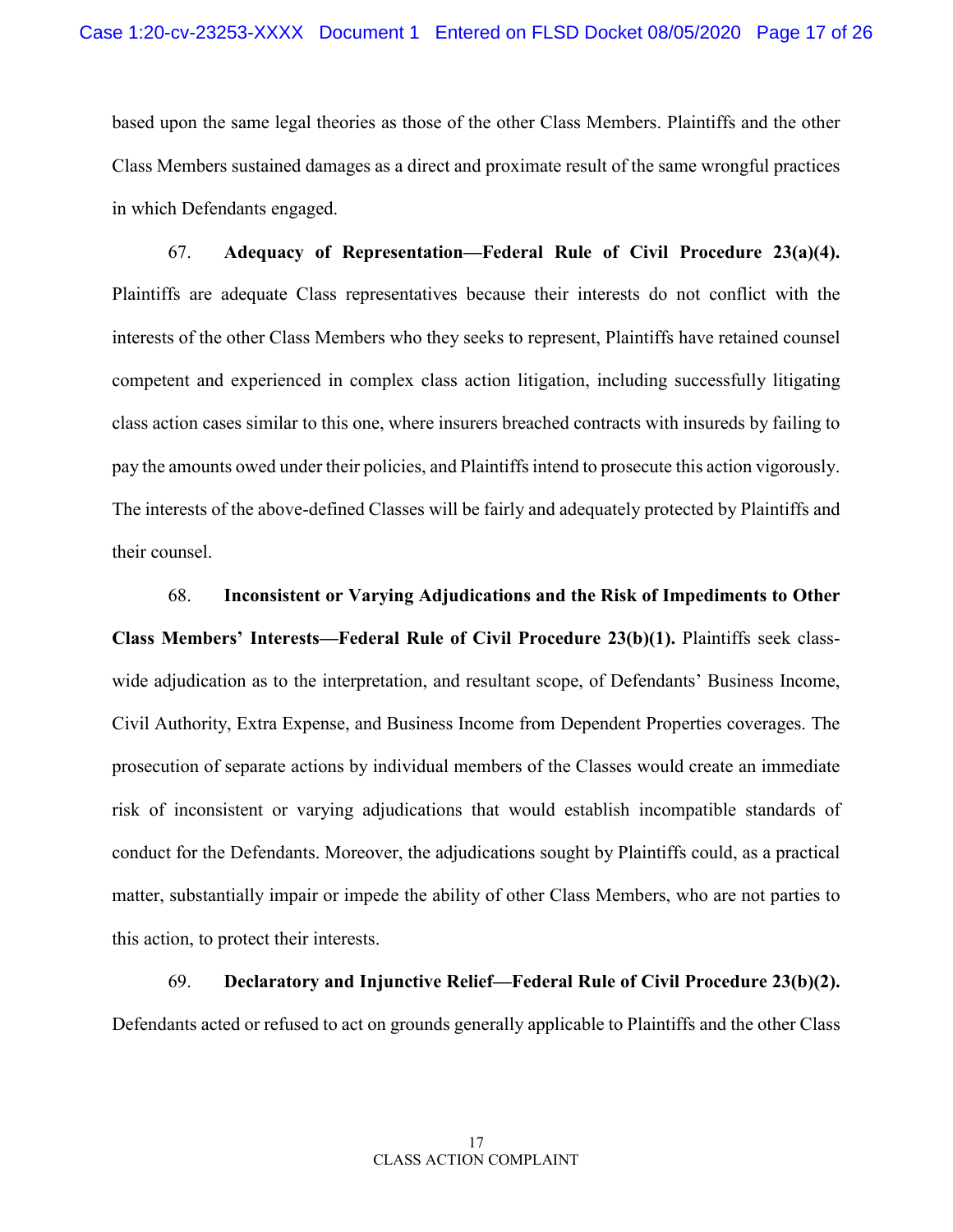Members, thereby making appropriate final injunctive relief and declaratory relief, as described below, with respect to the Class Members.

70. **Superiority—Federal Rule of Civil Procedure 23(b)(3).** A class action is superior to any other available means for the fair and efficient adjudication of this controversy, and no unusual difficulties are likely to be encountered in the management of this class action. Individualized litigation creates a potential for inconsistent or contradictory judgments and increases the delay and expense to all parties and the court system. By contrast, the class action device presents far fewer management difficulties, and provides the benefits of single adjudication, economy of scale, and comprehensive supervision by a single court.

# **CAUSES OF ACTION**

#### **COUNT I**

# **DECLARATORY JUDGMENT – BUSINESS INCOME COVERAGE (Claim Brought on Behalf of the Business Income Declaratory Judgment Class)**

71. Plaintiffs repeat and reallege Paragraphs 1-70 as if fully set forth herein.

72. Plaintiffs bring this Count individually and on behalf of the other members of the Business Income Declaratory Judgment Class.

73. Plaintiffs' policy with Defendants, as well as those of the other Business Income Declaratory Judgment Class Members, are contracts under which Defendants were paid premiums in exchange for their promise to pay Plaintiffs and the other Business Income Declaratory Judgment Class Members' losses for claims covered by the policy.

74. Plaintiffs and the other Business Income Declaratory Judgment Class Members have complied with all applicable provisions of the policies and/or those provisions have been waived by Defendants, or Defendants are estopped from asserting them, and yet Defendants have abrogated their insurance coverage obligations pursuant to the policies' clear and unambiguous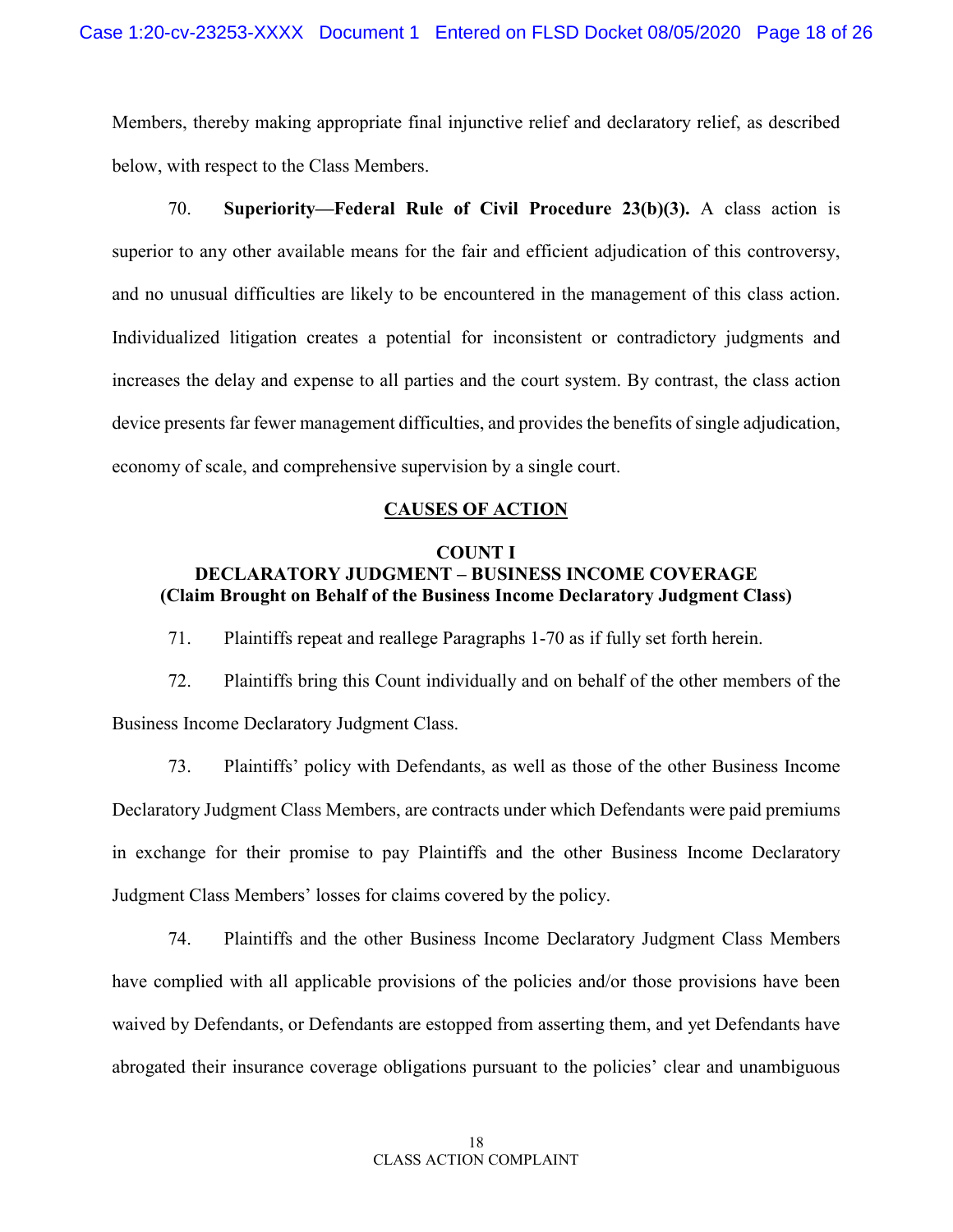terms and have wrongfully and illegally refused to provide coverage to which Plaintiffs and the other Business Income Declaratory Judgment Class Members are entitled.

75. Defendants have denied claims related to COVID-19 on a uniform and class wide basis, without individual bases or investigations, such that the Court can render declaratory judgment irrespective of whether members of the Class have filed a claim.

76. An actual case or controversy exists regarding Plaintiffs and the other Business Income Declaratory Judgment Class Members' rights and Defendants' obligations under the policies to reimburse Plaintiffs for the full amount of Business Income losses incurred by Plaintiffs and the other Business Income Declaratory Judgment Class Members in connection with suspension of their businesses stemming from the COVID-19 pandemic.

77. Pursuant to 28 U.S.C. § 2201, Plaintiffs and the other Business Income Declaratory Judgment Class Members seek a declaratory judgment from this Court declaring the following:

- a. Plaintiffs and the other Business Income Declaratory Judgment Class Members' Business Income losses incurred in connection with the Closure Orders and the necessary interruption of their businesses stemming from the COVID-19 pandemic are insured losses under their policies; and
- b. Defendants are obligated to pay Plaintiffs and the other Business Income Declaratory Judgment Class Members for the full amount of the Business Income losses incurred and to be incurred in connection with the Closure Orders during the relevant time period and the necessary interruption of their businesses stemming from the COVID-19 pandemic.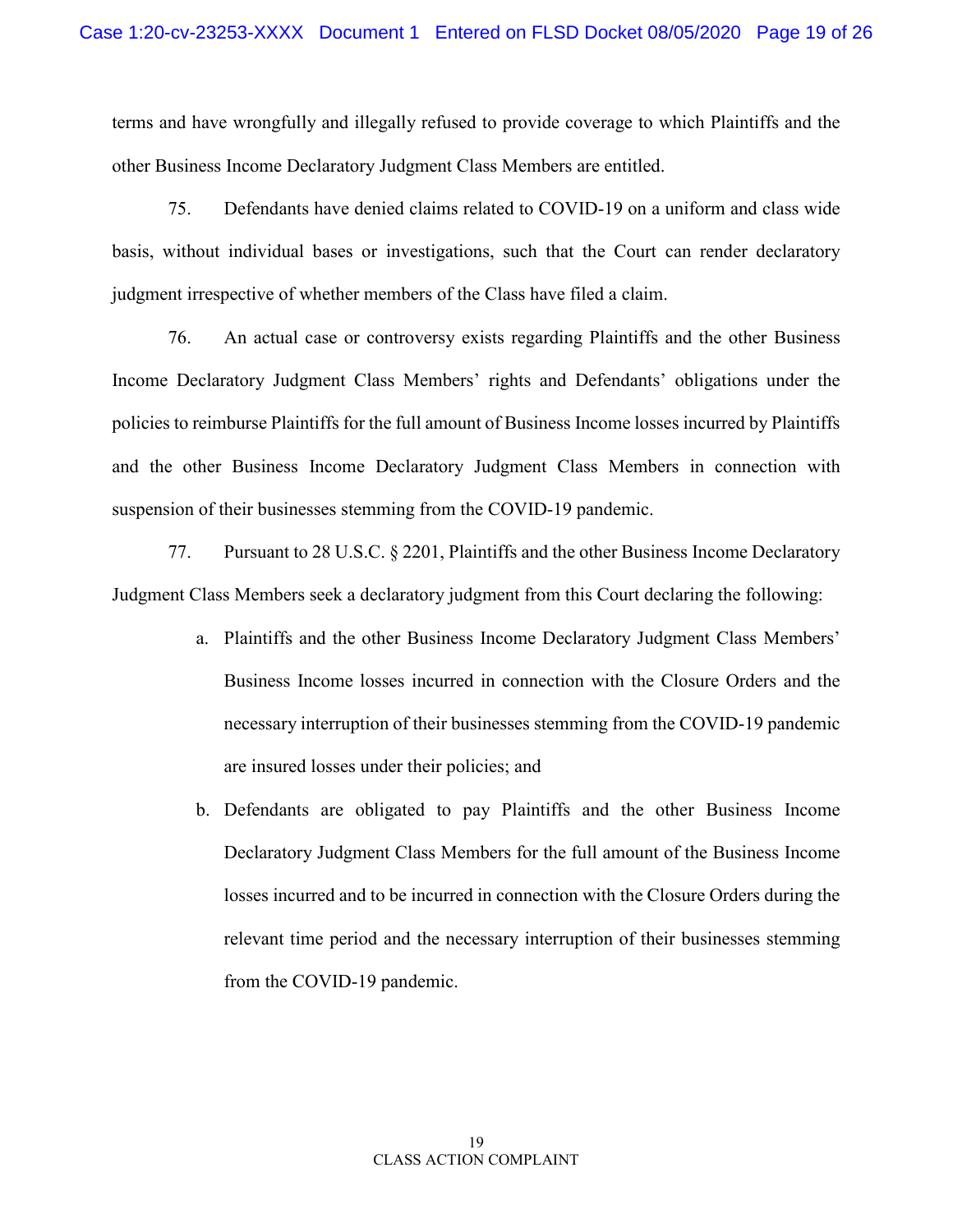#### **COUNT II**

# **DECLARATORY JUDGMENT – CIVIL AUTHORITY COVERAGE (Claim Brought on Behalf of the Civil Authority Declaratory Judgment Class)**

78. Plaintiffs repeat and reallege Paragraphs 1-70 as if fully set forth herein.

79. Plaintiffs bring this Count individually and on behalf of the other members of the Civil Authority Declaratory Judgment Class.

80. Plaintiffs' insurance policy with Defendants, as well as those of the other Civil Authority Declaratory Judgment Class Members, are contracts under which Defendants were paid premiums in exchange for their promise to pay Plaintiffs and the other Civil Authority Declaratory Judgment Class Members' losses for claims covered by the policy.

81. Plaintiffs and the other Civil Authority Declaratory Judgment Class Members have complied with all applicable provisions of the policies and/or those provisions have been waived by Defendants, or Defendants are estopped from asserting them, and yet Defendants have abrogated their insurance coverage obligations pursuant to the policies' clear and unambiguous terms and have wrongfully and illegally refused to provide coverage to which Plaintiffs and the other Class Members are entitled.

82. Defendants have denied claims related to COVID-19 on a uniform and class wide basis, without individual bases or investigations, such that the Court can render declaratory judgment irrespective of whether members of the Class have filed a claim.

83. An actual case or controversy exists regarding Plaintiffs and the other Civil Authority Declaratory Judgment Class Members' rights and Defendants' obligations under the policies to reimburse Plaintiffs and the other Civil Authority Declaratory Judgment Class Members for the full amount of covered Civil Authority losses incurred by Plaintiffs and the other Civil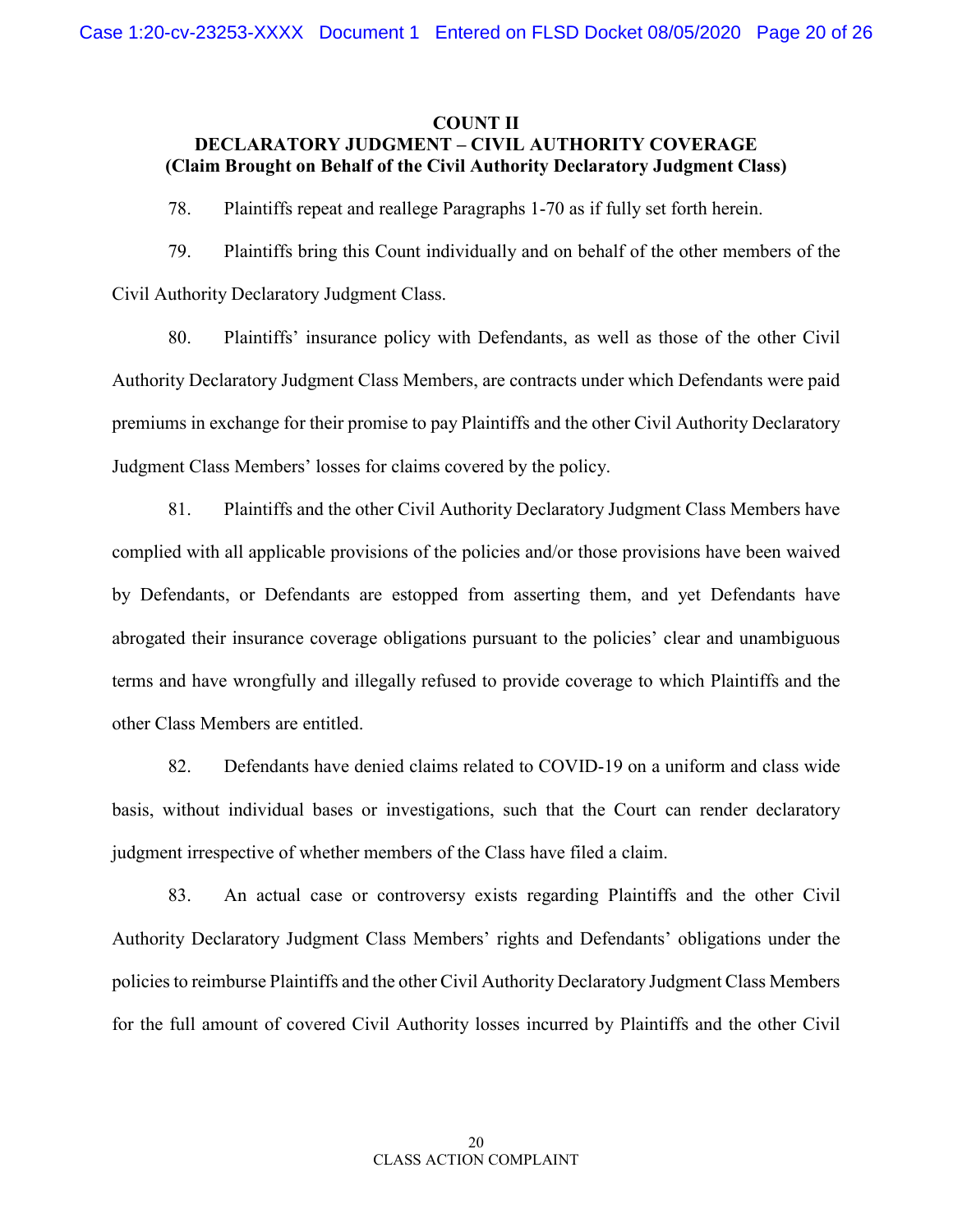Authority Declaratory Judgment Class Members in connection with Closure Orders and the necessary interruption of their businesses stemming from the COVID-19 pandemic.

- 84. Pursuant to 28 U.S.C. § 2201, Plaintiffs and the other Civil Authority Declaratory Judgment Class Members seek a declaratory judgment from this Court declaring the following:
	- a. Plaintiffs and the other Civil Authority Declaratory Judgment Class Members' Civil Authority losses incurred in connection with the Closure Orders and the necessary interruption of their businesses stemming from the COVID-19 pandemic are insured losses under their policies; and
	- b. Defendants are obligated to pay Plaintiffs and the other Civil Authority Declaratory Judgment Class Members the full amount of the Civil Authority losses incurred and to be incurred in connection with the covered losses related to the Closure Orders and the necessary interruption of their businesses stemming from the COVID-19 pandemic.

#### **COUNT III**

# **DECLARATORY JUDGMENT – EXTRA EXPENSE COVERAGE (Claim Brought on Behalf of the Extra Expense Declaratory Judgment Class)**

- 85. Plaintiffs repeat and reallege Paragraphs 1-70 as if fully set forth herein.
- 86. Plaintiffs bring this Count individually and on behalf of the other members of the Extra Expense Declaratory Judgment Class.

87. Plaintiffs' insurance policy with Defendants, as well as those of the other Extra Expense Declaratory Judgment Class Members, are contracts under which Defendants were paid premiums in exchange for their promise to pay Plaintiffs and the other Extra Expense Declaratory Judgment Class Members' losses for claims covered by the policy.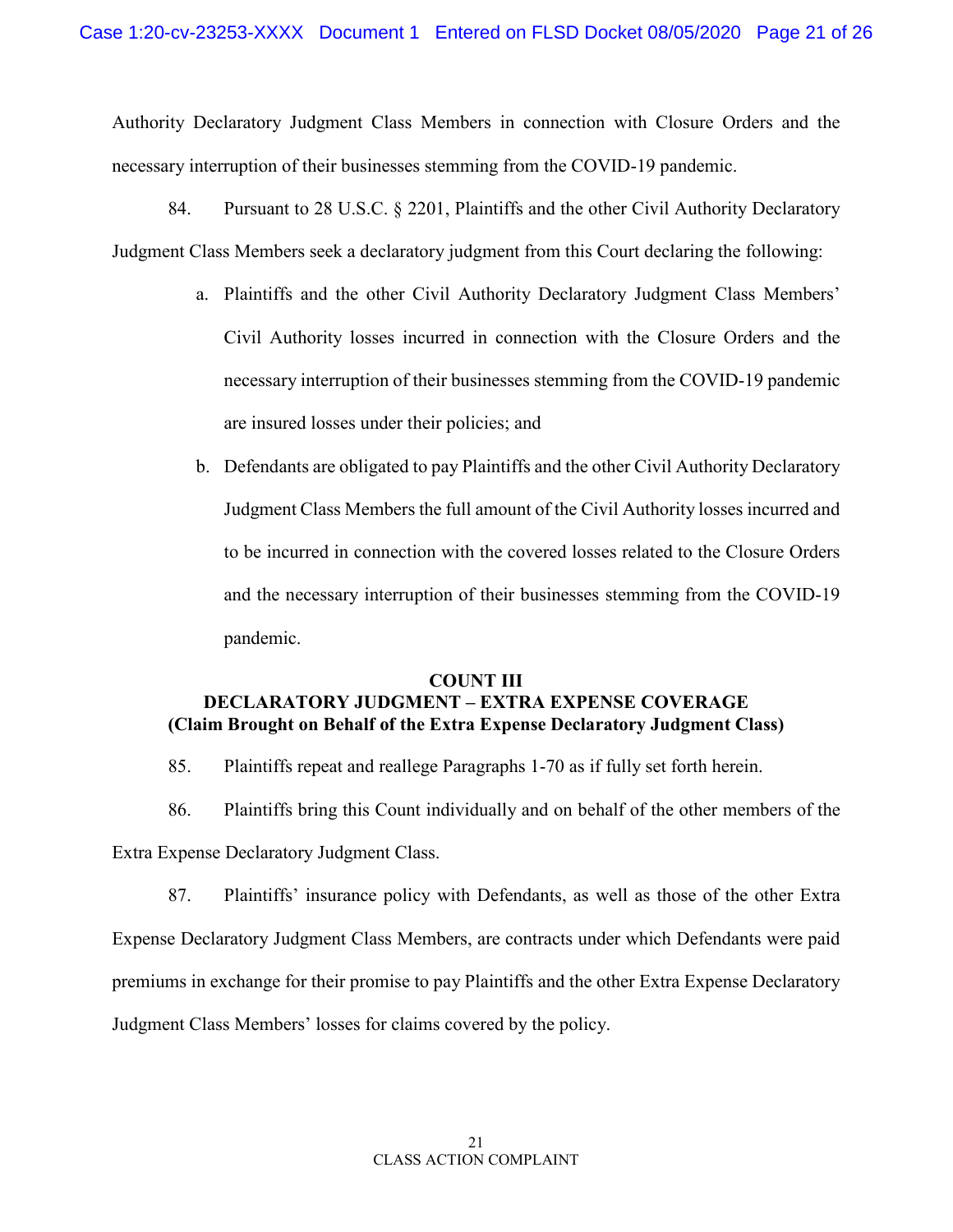88. Plaintiffs and the other Extra Expense Declaratory Judgment Class Members have complied with all applicable provisions of the policies and/or those provisions have been waived by Defendants, or Defendants are estopped from asserting them, and yet Defendants have abrogated their insurance coverage obligations pursuant to the policies' clear and unambiguous terms and have wrongfully and illegally refused to provide coverage to which Plaintiffs and the other Class Members are entitled.

89. Defendants have denied claims related to COVID-19 on a uniform and class wide basis, without individual bases or investigations, such that the Court can render declaratory judgment irrespective of whether members of the Class have filed a claim.

90. An actual case or controversy exists regarding Plaintiffs and the other Extra Expense Declaratory Judgment Class Members' rights and Defendants' obligations under the policies to reimburse Plaintiffs and the other Extra Expense Declaratory Judgment Class Members for the full amount of Extra Expense losses incurred by Plaintiffs in connection with Closure Orders and the necessary interruption of their businesses stemming from the COVID-19 pandemic.

91. Pursuant to 28 U.S.C. § 2201, Plaintiffs and the other Extra Expense Declaratory Judgment Class Members seek a declaratory judgment from this Court declaring the following:

- a. Plaintiffs and the other Extra Expense Declaratory Judgment Class Members' Extra Expense losses incurred in connection with the Closure Orders and the necessary interruption of their businesses stemming from the COVID-19 pandemic are insured losses under their policies; and
- b. Defendants are obligated to pay Plaintiffs and the other Extra Expense Declaratory Judgment Class Members for the full amount of the Extra Expense losses incurred and to be incurred in connection with the covered losses related to the Closure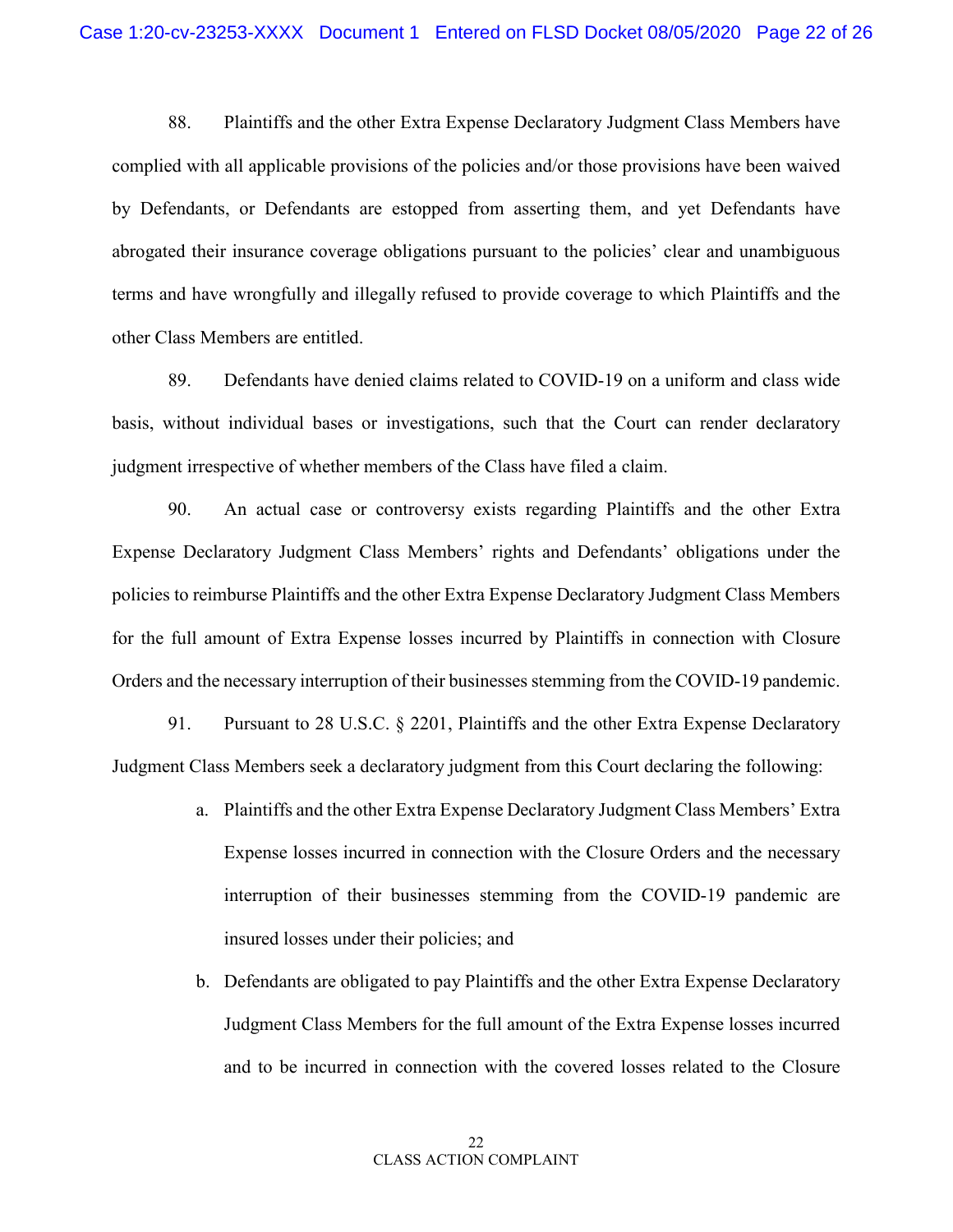Orders during the relevant time period and the necessary interruption of their businesses stemming from the COVID-19 pandemic.

# **COUNT IV DECLARATORY JUDGMENT – BUSINESS INCOME FROM DEPENDENT PROPERTIES COVERAGE (Claim Brought on Behalf of the Business Income from Dependent Properties Declaratory Judgment Class)**

92. Plaintiffs repeat and reallege Paragraphs 1-70 as if fully set forth herein.

93. Plaintiffs bring this Count both individually and on behalf of the other members of the Business Income from Dependent Properties Declaratory Judgment Class.

94. Under 28 U.S.C. §§ 2201 and 2202, this Court has jurisdiction to declare the rights and other legal relations of the parties in dispute.

95. Plaintiffs' Policy, as well as the policies of other Business Income from Dependent Properties Declaratory Judgment Class members, are insurance contracts under which Defendants were paid premiums in exchange for promises to pay Business Income from Dependent Properties Declaratory Judgment Class members' losses for claims covered by the Policy.

96. In the Policy, Defendants promised to pay for losses of business income sustained as a result of perils not excluded under the Policy. Specifically, Defendants promised to pay for losses of business income sustained due to direct physical loss or physical damage at the premises of a dependent property.

97. Plaintiffs and Business Income from Dependent Properties Declaratory Judgment Class members suffered losses of business income due to direct physical loss and/or physical damage at the premises of dependent properties.

98. These losses triggered business income from dependent properties coverage under the Policy and other Business Income from Dependent Properties Declaratory Judgment Class members' policies.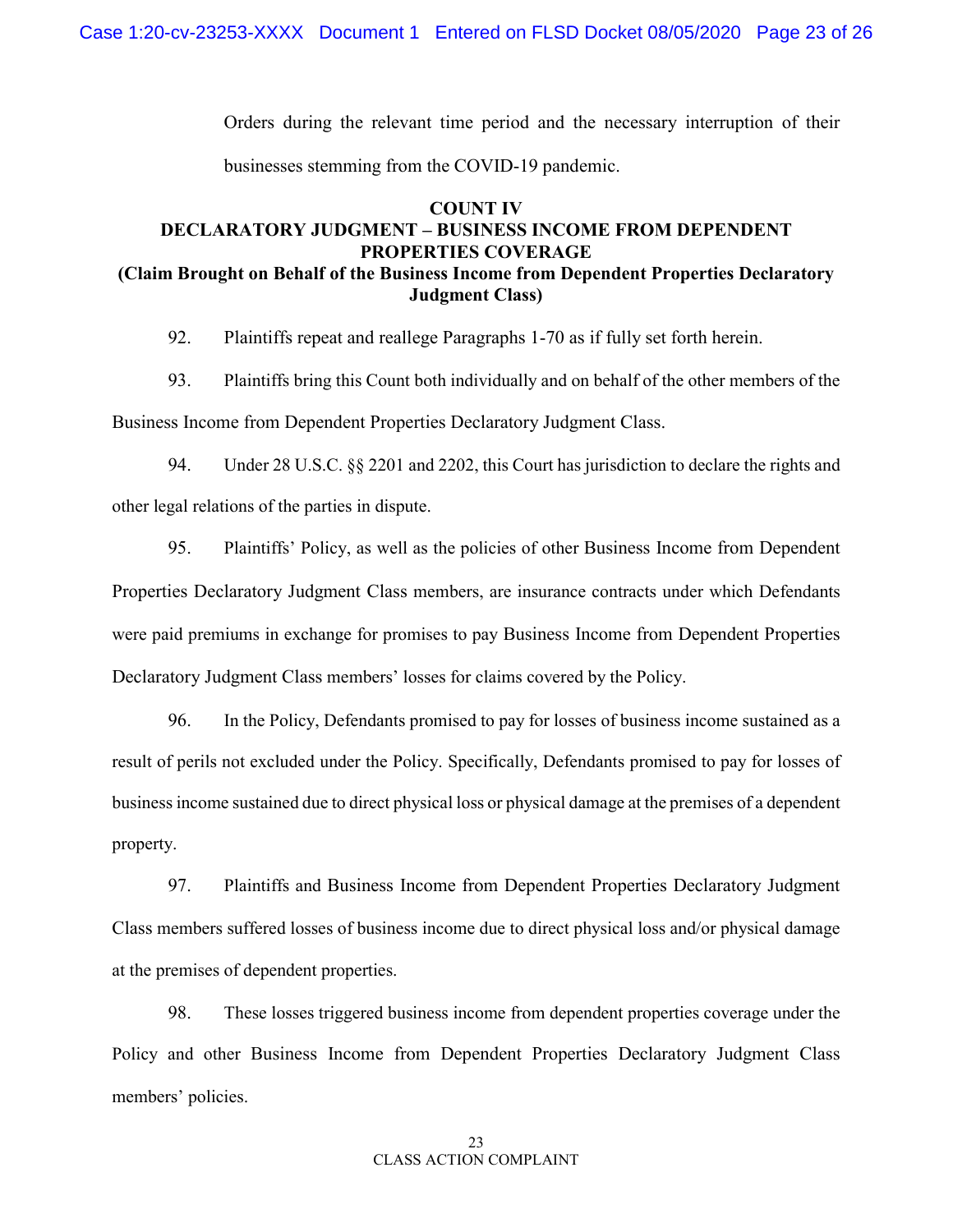99. Plaintiffs and the other Business Income from Dependent Properties Declaratory Judgment Class members have complied with all applicable provisions of their respective policies, including payment of premiums.

100. Defendants, without justification, dispute that the Policy and other Business Income from Dependent Properties Declaratory Judgment Class members' policies provide coverage for these losses.

101. Plaintiffs seek a Declaratory Judgment that its Policy and other Business Income from Dependent Properties Declaratory Judgment Class members' policies provide coverage for the losses of business income attributable to the facts set forth above.

102. An actual case or controversy exists regarding Plaintiffs' and other Business Income from Dependent Properties Declaratory Judgment Class members' rights and Defendants' obligations to reimburse Plaintiffs and other Business Income from Dependent Properties Declaratory Judgment Class members for the full amount of these losses. Accordingly, the Declaratory Judgment sought is justiciable.

103. Pursuant to 28 U.S.C. § 2201, Plaintiffs and the other Extra Expense Declaratory Judgment Class Members seek a declaratory judgment from this Court declaring the following:

- a. The Policy and other Business Income from Dependent Properties Declaratory Judgment Class members' policies provide coverage for Class members' losses of business income from dependent properties.
- b. Defendants are obligated to pay Plaintiffs and the other Business Income from Dependent Properties Declaratory Judgment Class Members the full amount of the contingent income losses incurred and to be incurred in connection with the covered losses related to the Closure Orders and the necessary interruption of their businesses stemming from the COVID-19 pandemic.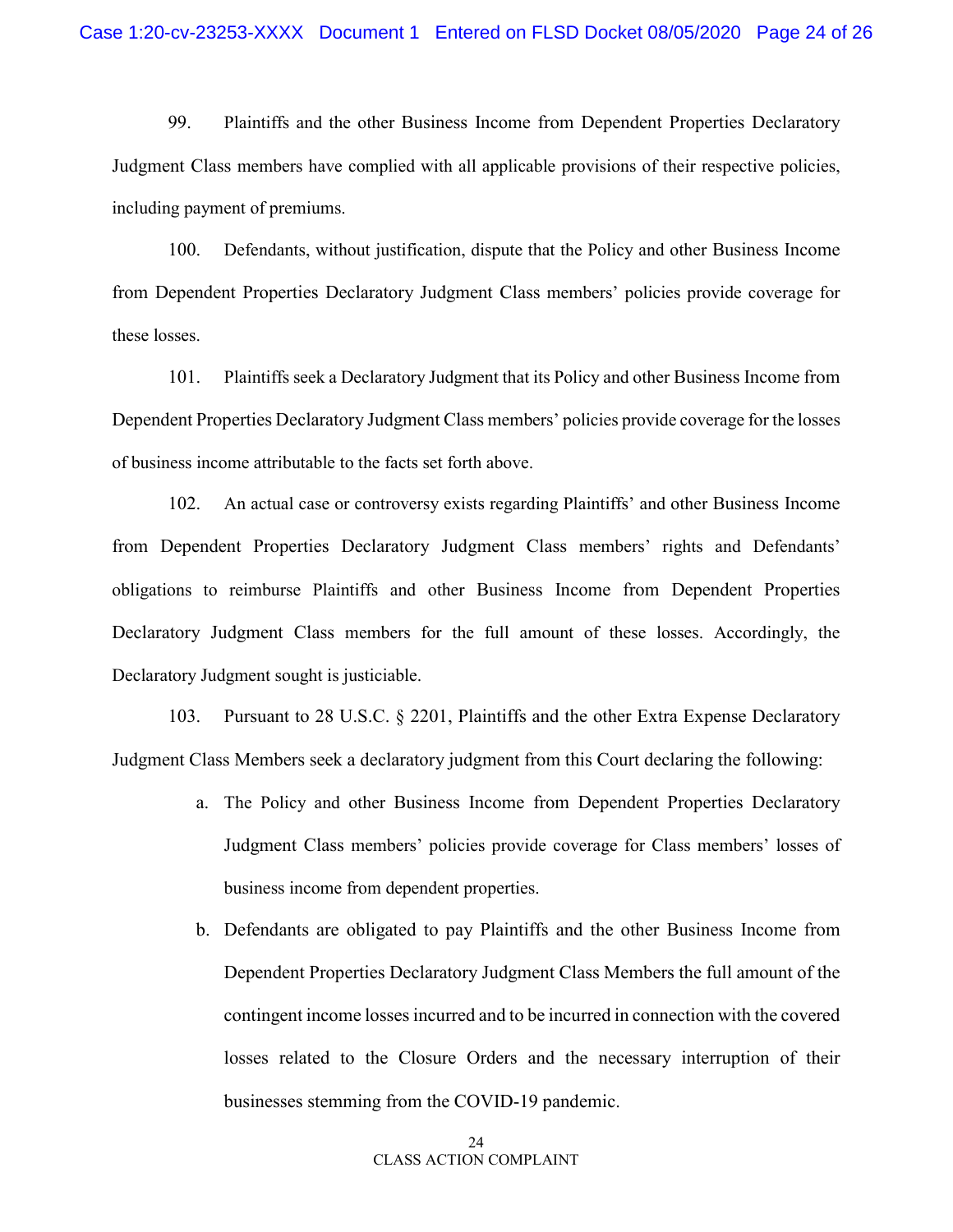#### **REQUEST FOR RELIEF**

WHEREFORE, Plaintiffs, individually and on behalf of the other Class Members, respectfully request that the Court enter judgment in their favor and against Defendant as follows:

- a. Entering an order certifying the proposed nationwide Classes, as requested herein, designating Plaintiffs as Class representative, and appointing Plaintiffs' undersigned attorneys as Counsel for the Classes;
- b. Entering declaratory judgments on Counts I–IV in favor of Plaintiffs and the members of the Business Income Declaratory Judgment Class, the Civil Authority Declaratory Judgment Class, Extra Expense Declaratory Judgment Class, and the Business Income from Dependent Properties Declaratory Judgment Class, as follows:
	- i. Business Income, Civil Authority, Extra Expense, and Business Income from Dependent Properties losses incurred in connection with the Closure Orders and the necessary interruption of their businesses stemming from the COVID-19 pandemic are insured losses under their policies; and
	- ii. Defendants are obligated to pay for the full amount of the Business Income, Civil Authority, Extra Expense, and Business Income from Dependent Properties losses incurred and to be incurred related to COVID-19, the Closure Orders and the necessary interruption of their businesses stemming from the COVID-19 pandemic.
- c. Ordering Defendants to pay both pre- and post-judgment interest on any amounts awarded;
- d. Ordering Defendants to pay attorneys' fees and costs of suit; and
- e. Ordering such other and further relief as may be just and proper.